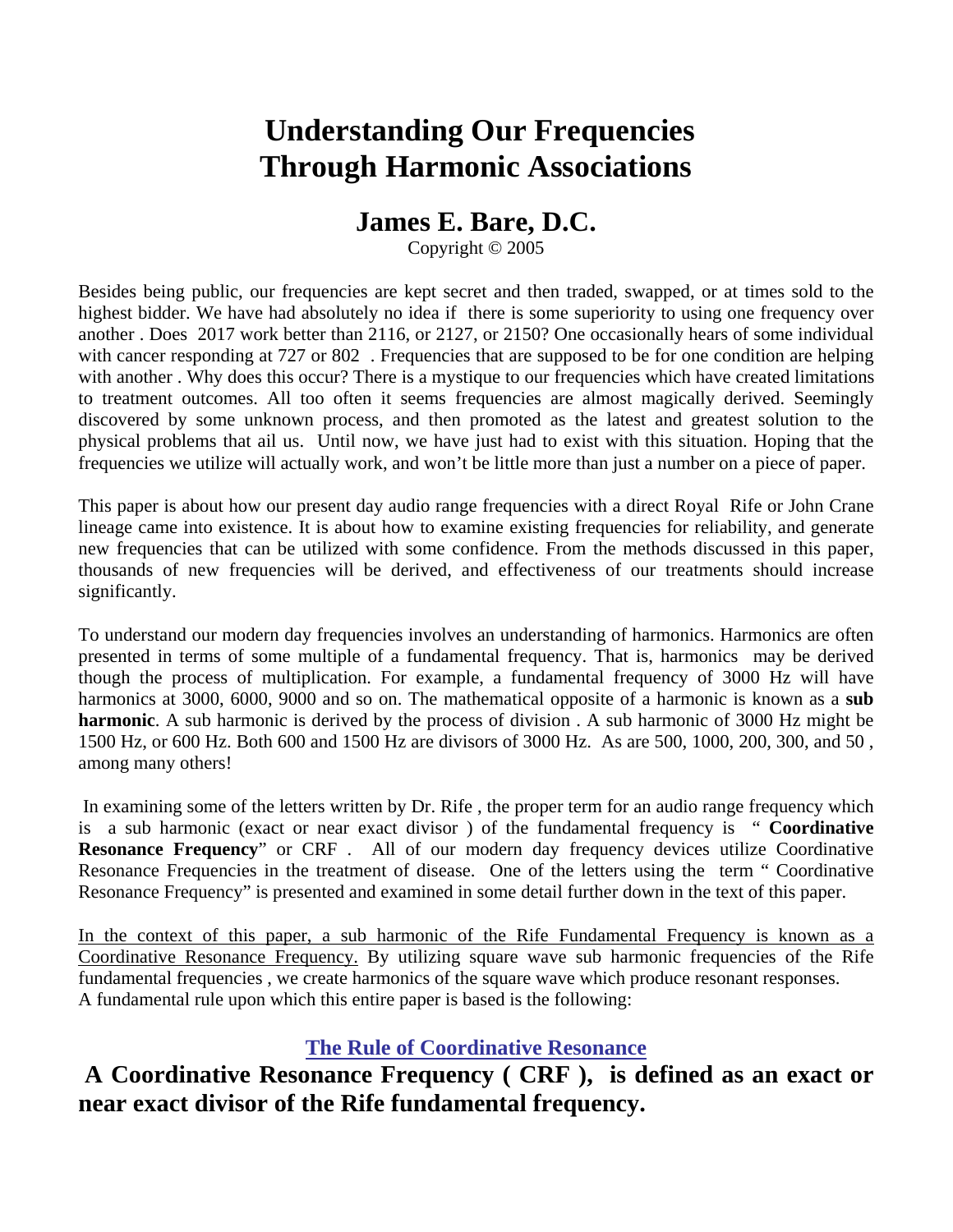Dr. Rife discovered Fundamental Frequencies by exposing a particular micro organism to his device. When a sine wave frequency was discovered that either "devitalized", killed, or physically disrupted the organism, this was recorded as the Fundamental Frequency. The problem we have with the use of Coordinative Resonance Frequencies (CRF) is significant. As one moves away from the fundamental frequency, by utilizing a sub harmonic, power in each sub harmonic diminishes by  $\frac{1}{2}$ , compared to the sub harmonic preceding it. As one moves farther away from the fundamental, the initial strength of the sub harmonic is therefore critical. Modern day frequency instruments utilize square waves to create the CRF. Square waves produce harmonics which will eventually generate a frequency which will match with the Rife fundamental. The basis of treatment is that a square wave set at a particular CRF will generate some multiple of itself which will eventually match the true resonant frequency we know as the Rife Fundamental. Figure #1 demonstrates this effect. However, except in but a few cases does the author believe resonant destruction to be a valid mechanism of action of our audio range frequencies. It is not this paper's intent to discuss the physiologic methods of action of CRF's . As each harmonic is generated, it loses amplitude and therefore energy. At some point the energy will become negligible , and be incapable of producing in-vitro effects. For example, the Rife fundamental frequency for tetanus is 234000 Hz. A CRF given for it's treatment is 244 Hz . Thus 234000/ 244 =959.06 times removed from 244. 244 Hz represents the maximum power generation point for the device creating the CRF. The power of a sub harmonic 959 times removed from the Rife Fundamental is negligible. Yet if one utilizes a different CRF, for example 26000 Hz, then  $234000/26000 = 9$  times removed. This means significant increases in power transfer to the fundamental frequency. It is the authors opinion that it is the lack of power in the harmonic of the CRF that matches the Rife fundamental frequency, which has impaired our ability to duplicate Dr. Rife's in-vitro effects on micro organisms.



Figure 1. Generation of Harmonics to 50,000 Hz, By a 1000 Hz Square Wave

All fundamental frequencies to be examined in this paper were discovered by Dr. Rife. This includes the frequencies for Carcinoma and Sarcoma. We know that Dr. Rife discovered the fundamental frequencies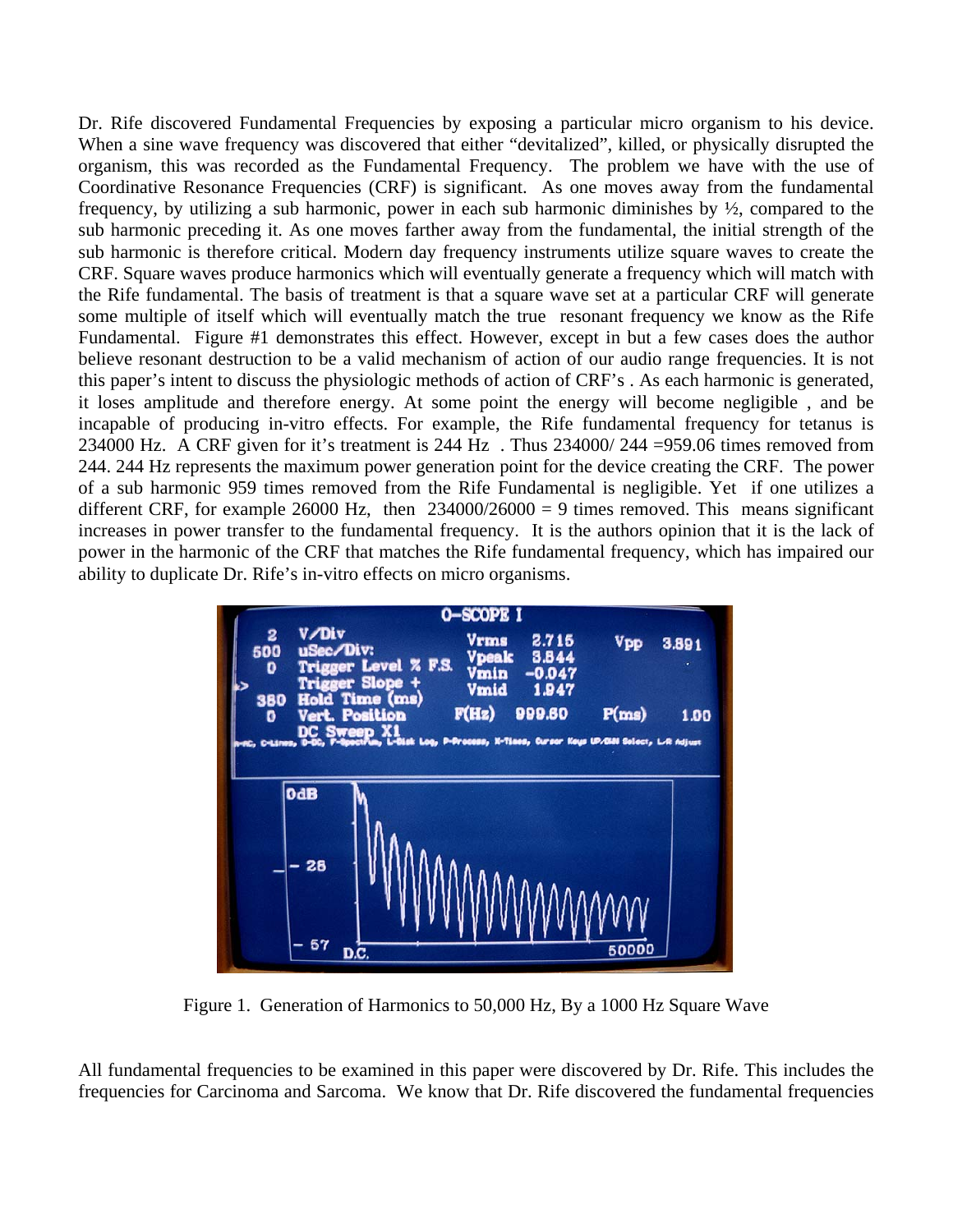of over fifty different micro organisms. Rife fundamental frequencies for twenty six micro organisms are in the public domain. The Rife fundamental frequencies of the remaining twenty four micro organisms are in private hands. Until now those frequencies in private hands were just a curiosity. It is the authors hope that those people with the remaining Rife fundamental frequencies will release them into the public domain free of contractual restrictions or financial attachments. There are two organisms whose Rife fundamental frequencies are non public, and are crucial to the treatment of carcinoma and sarcoma. These are the frequencies for the BY, the sarcoma virus, and the frequencies for the poliomyelitis virus. The important need for these frequencies will be discussed later in this paper.

The authors investigations have shown that there are no less than 4 groups of fundamental frequencies that Dr. Rife derived. These are:

- 1. Frequencies utilized by the #4 machine. The #4 machine utilized a fixed radio frequency carrier, and a treatment frequency. It was installed in the Santa Fe Hospital and put into use in early November of 1935. The Frequencies utilized by the #4 machine are widely used to derive CRF's.
- 2. & # 3.- Frequencies utilized by the 1934 machine. These were typically listed as a Wavelength of Super Regeneration (WSR), and an actual frequency. The WSR being a wavelength, is easily converted to a frequency. The WSR converted to a frequency is widely used to derive CRF's.
- 4. The fourth frequency is known as a "beat" frequency. This fundamental frequency is derived by subtracting the WSR from the given frequency for the 1934 machine. It will be shown that some of the original Beam Ray device frequencies may have been sub harmonics of the beat frequency. There is a major problem with this derivation method of CRF's. Except when a beat frequency CRF is also a CRF of another Rife Fundamental frequency ( #4 or WSR) , there is no effect from their usage.

### To repeat… **A CRF is defined as an exact or near exact divisor of the Rife fundamental frequency.**

CRF's can be created and classified via several different methods.

- 1. The first method is known as the octave method. One simply divides the fundamental frequency by factors of two. That is 2, 4, 8, 16, 32, 64, 128, 256, 512, 1024, 2048, 4096, 8192 and so on.
- 2. The second method generates what might be called log frequencies as a basis of divisors of 10. That is 10, 100, 1000, 10000, 100000, 1000000 and so on.
- 3. The third method, and that which will be shown to have been used by Dr. Rife, John Crane, and possibly Phillip Hoyland , is to use a randomly generated exact or near exact divisor of the fundamental frequency. Why would such a method be used? It is the authors opinion that by generating these divisors randomly, it is nearly impossible to determine the fundamental frequency. By this method one may hold the control of fundamental frequencies as a proprietary business secret. One could easily use different CRF's for machines which are electrically different and have people believe the frequencies were unique to each machine. This in fact will be shown to be something that John Crane and possibly Dr. Rife did in fact do.

The consequences of the preceding sentences may be that the non public Rife fundamental frequencies for the twenty four micro organisms will never be released into the public domain. At some point the ownership of these frequencies and may become embroiled in legal proceedings which will benefit no one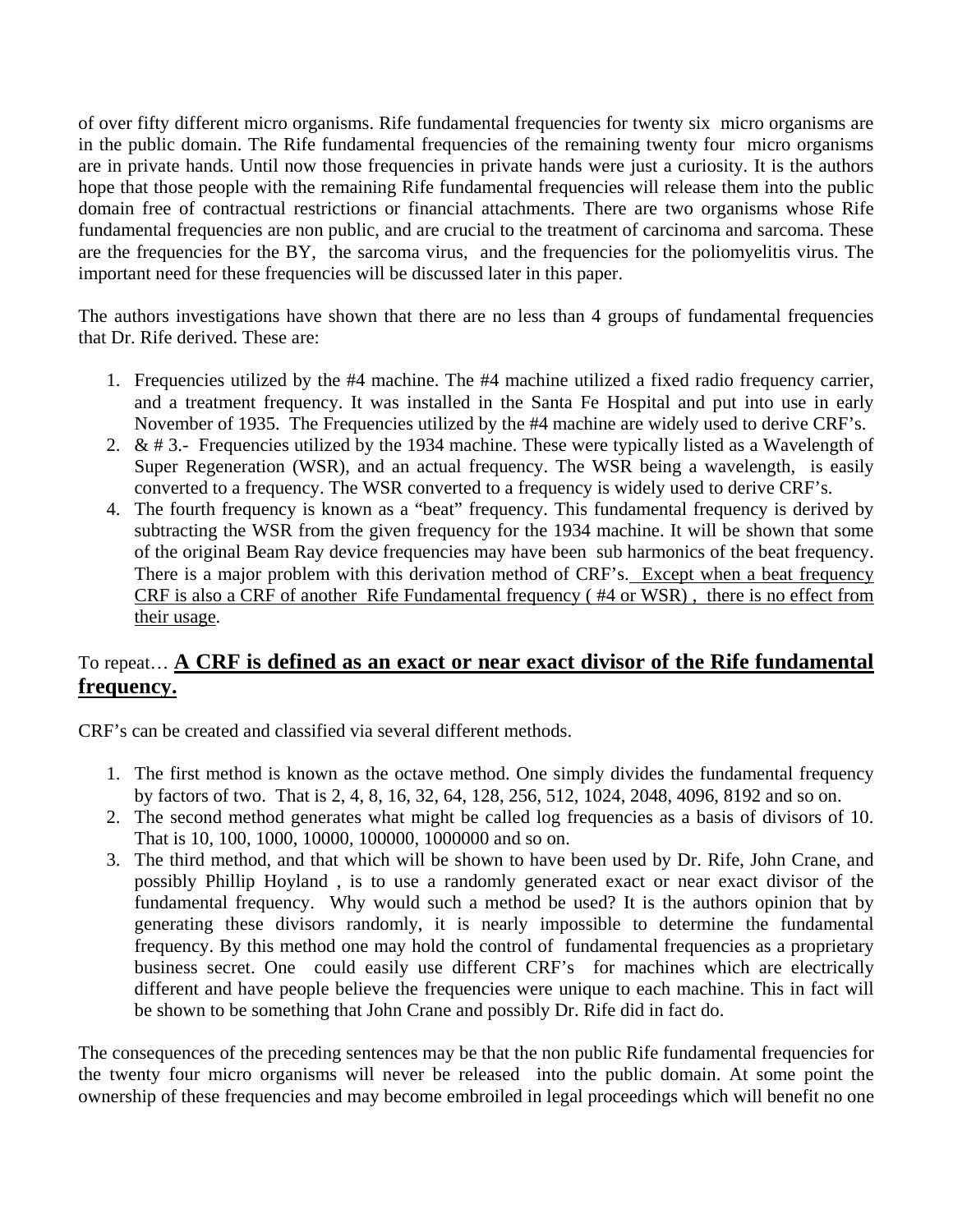keeping their public knowledge locked away for yet another decade or two. Another problem comes about from the effects of time….Too much original Rife material consisting of notes, correspondence, lab reports, schematics , blue prints and so on have been lost to history. Unknowing heirs have tossed papers worth millions of dollars in the trash. All of the original blueprints, notes, and design data created by Dr. Rife's engineer met this fate. Much existing material in private hands has dubious ownership – some being outright stolen, and then sold to unsuspecting buyers. It is this authors plea that any reader of this monograph who might have any or all of the unknown frequencies, release them into the public domain, and not keep them, looking for some possible financial gain.

# **Coordinative Resonance Frequency Derivation**

A particular fundamental Rife frequency may have many different exact divisors. Let us take for example a hypothetical fundamental frequency of 1000000 Hz.

Octave Harmonics – 500000, 250000, 125000, 62500, 31250, 15625, etc.

Log Harmonics – 100000, 10000, 1000, 100, 10

Random Divisor – 125000, 62500, 15625, 12500, 8000, 6250, 1250, 800, 625 etc.

If one looks carefully at the random divisor harmonics, it becomes apparent that some of the frequencies exist as log values of each other, even though they are not log values of the fundamental. For example 125000, 12500, 1250 and 62500, 6250, 625 are all CRF's of 1000000

While investigating our modern audio range frequencies , it became apparent that there were several different ways in which they were derived for our usage. One particular fundamental frequency may be used to derive the CRF. Other times, a CRF is used which matches two to all four of the original Rife Fundamental Frequencies. **In the great majority of cases the author has examined, all audio range CRF's in common usage with a Rife/Crane lineage have been derived from the fundamental frequency utilized by the #4 machine, or the WSR from the 1934 machine converted to a frequency.**  Figure #2 an excerpt from one of Dr. Rife's laboratory notes showing treatment of mice inoculated with the BX virus at 17.6 meters ( 17033662 Hz).



Figure #2 – A hand written excerpt from one of Dr. Rife's notebooks.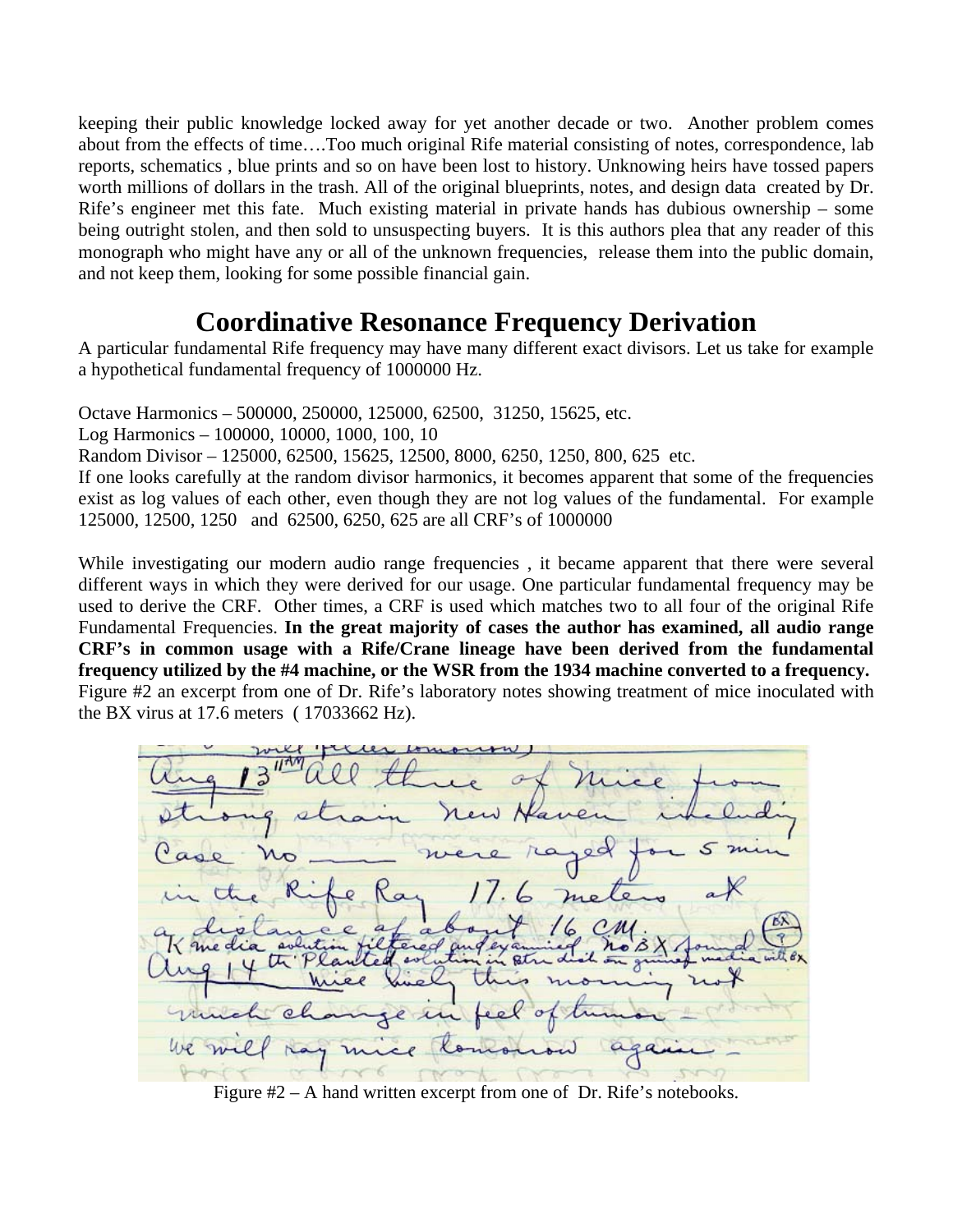The author has not yet found any frequencies in common usage that are CRF's only of the beat frequency of the 1934 machine, or only a CRF of the carrier frequency utilized in the 1934 machine. Frequencies in common usage may be CRF's of both the Wavelength of Super Regeneration ( converted to a frequency ) and/or the carrier frequency of the 1934 machine. They may be harmonics of the beat frequency and the WSR of the 1934 machine. They may also be CRF's of the WSR and the #4 machine, or the carrier frequency of the 1934 machine and the #4 machine. They are never CRF's of just the carrier or beat frequency.

Here is an example using the frequencies for BX virus (carcinoma)

 $( #4)$  1604000/2127.05 = 754.09  $(WSR)$  17033772/2127.06 = 8008.07  $(Carrier) 11780000/2127.10 = 5538.05$ 

(Beat ) 5253662 /2127 =2469.98

As can be seen, 2127 is an exact or near exact divisor for all the fundamental frequencies found by Dr. Rife for the BX virus.

Let's examine 12 frequencies that appear to have a definite John Crane lineage. On October 15, 1999, Jason Ringas of the Rife Research Group of Canada, made a posting to the old Rife-List. In this posting were a set of frequencies Jason found on a paper which was hand written by John Crane. Dated February, 1959 they were as follows:

(All frequencies in Hz.) Tetanus – 244

Treponema – 902

GC and Typhoid Rod – 824

Staph. – 960

Strep. - 1266

Pneumonia - 1238

T.B. Rod – 1513

T.B Virus - 2565

B. Coli virus – 2872

Typhoid Virus – 3205

Sarcoma – 3524

BX - 3713

Until now, it has been unknown how or where these frequencies came from or were derived.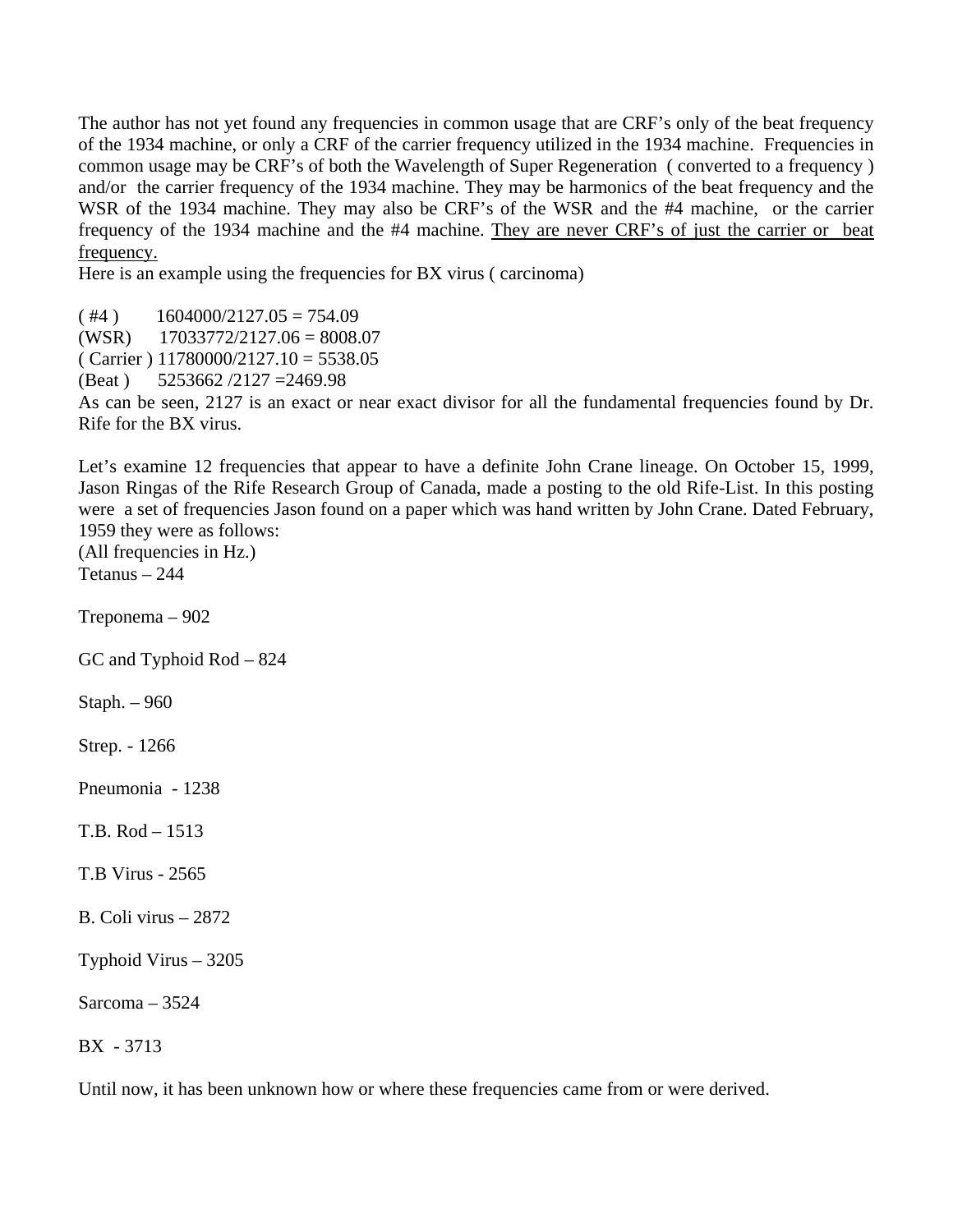Remembering the Rule of Coordinative Resonance:

### **A CRF is defined as an exact or near exact divisor of the fundamental frequency.**

With our modern digital calculators and spread sheet computer programs, it is a simple process to find Coordinative Resonance Frequencies. In the late 1940's and 1950's people had mechanical calculators that used wheels and gears with a paper read out. The process to find divisors may have taken hours of tedious hand cranking the calculator mechanism.

Tetanus –  $234000/244 = 959.01$  (#4 machine)

Treponema – 789000/902 = 874.72 A non sub harmonic . 902 is a sub harmonic only of Typhoid virus 1445000/902 = 1601.99 Did Crane make an error?

GC and Typhoid Rod –  $233000/824 = 282.76$  A non sub harmonic. 824 is a sub harmonic of Tetanus 234000/824 = 283.98 . A sub harmonic of Streptothrix 192000/824=233.00, and a sub harmonic of B. coli rod 417000/506.06. Did Crane make another error and mean Streptothrix ( Actinomycosis – AC not GC ) and B. coli Rod? All fundamentals from the #4 machine.

Staphylococcus –  $478000/960 = 497.91$  (#4 machine)

Streptococcus – 720000 /1266 = 568.72 A non sub harmonic. 1266 is a sub harmonic of BX  $1604000/1266 = 1266.98$  and gonococcus  $233000/1266 = 184.04$  (#4)

Pneumonia - 427000/1238 = 344.91 (#4 machine)

T.B. Rod –  $369000/1513 = 376.07$  (#4 machine)

T.B Virus –  $541142/2565 = 210.97$  (WSR-Do not have an any other listing may be rod?)

B. coli virus – 11103424/2872 = 3866.09 ( WSR)

Typhoid Virus –760000/3502 =270.01 (#4 -760KHz is listed as the rod form, did Crane make an error?) Or, Crane may have transposed a number in his calculation. 369000/3025 = 121.98 Both 3502 and 3025 are divisors of 17033662

Sarcoma – Fundamental is Unknown

BX -  $1604000/3713 = 431.99$  (#4)

There either seem to be some errors in these calculations made by John Crane, or…. It may be possible that there are other unknown fundamental frequencies for the organisms which are not presently in the public domain. Of the 12 frequencies – 7 give good accordance with the Rule of CRF's, while the other 5 seem to have errors or do not give accordance, but do give CRF accordance with other organisms. So there are actually CRF accordance's with all 12 organisms. It is just that 5 of the 12 seemed to be attributed to the wrong organism . This potential for error and cross associations will become important further on in this paper.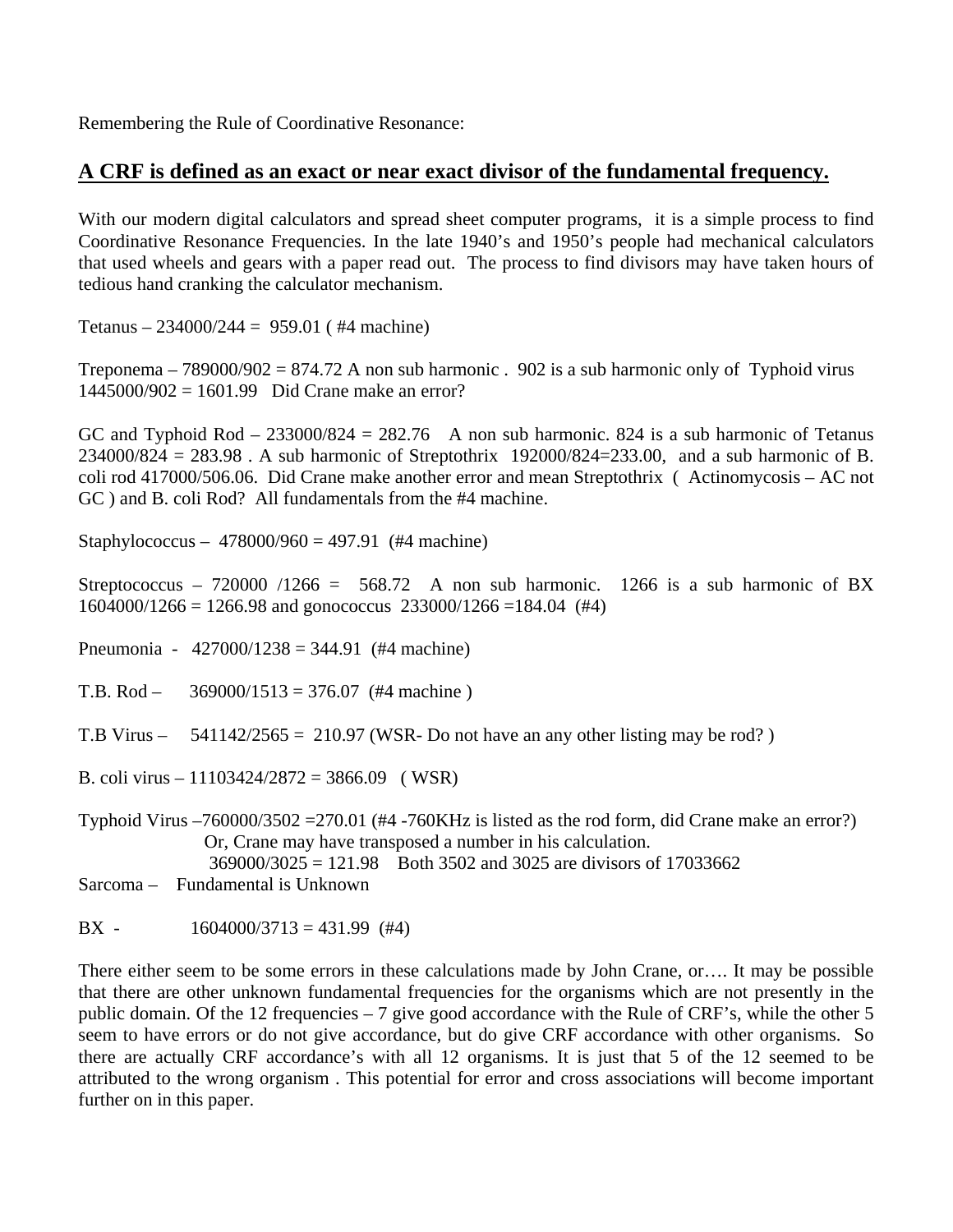Dr. Rife discovered that there were 10 groups of micro organisms. His investigations found that the members of each group were all pleomorphic forms of the same organism. By changing the substrate they grew upon, one could cause the organism to adapt and take on a different pleomorphic form. The classification of the organisms that belong to the 10 groups is unknown. What is known are most of if not all the members of one of the ten groups. This one group importantly contains the BX and BY virus. Dr. Rife considered the organism to be a primordial cell and discussed this organism in a paper entitled " History of the Development of a Successful Treatment for Cancer and other Virus, Bacteria, and Fungi" – December 1, 1953.

> We believe and have proven to our satisfaction that the so-called virus is in reality the premodal cell of a micro-organism. We also have proven that it is the chemical constituents and chemical radicals of the virus under observation which enact upon the unbalanced cell metabolism of the body to produce any disease that may occur. We have in many instances produced all the symtoms of the disease chemically without the inoculation of any virus or bacteria in the

Dr. Rife felt that it is the chemical constituents and chemical radicals of the virus which create cancer. Use of the same chemicals without the virus will produce cancer.

We have classified the entire category of pathogenic bacteria into 10 individual groups. Any organism within its group can be readily changed to any other organism within the ten groups depending upon the media with which it is fed and grown. For example, with a pure culture of baccillus coli, by altering the media as little as two parts per million by volume, we can change that microorganism in 36 hours to a baccillus typhosis showing every known laboratory tests even to the Widal retraction. Further controlled alterations of the media will end up with the virus of poliomelitis or tuberculosis or cancer as desired, and then, if you please, alter the media again and change the microorganism back to a bacillus coli.

This paragraph discusses the organisms within one of the ten groups. The importance of this group is that it contains the BX or cancer causing life form .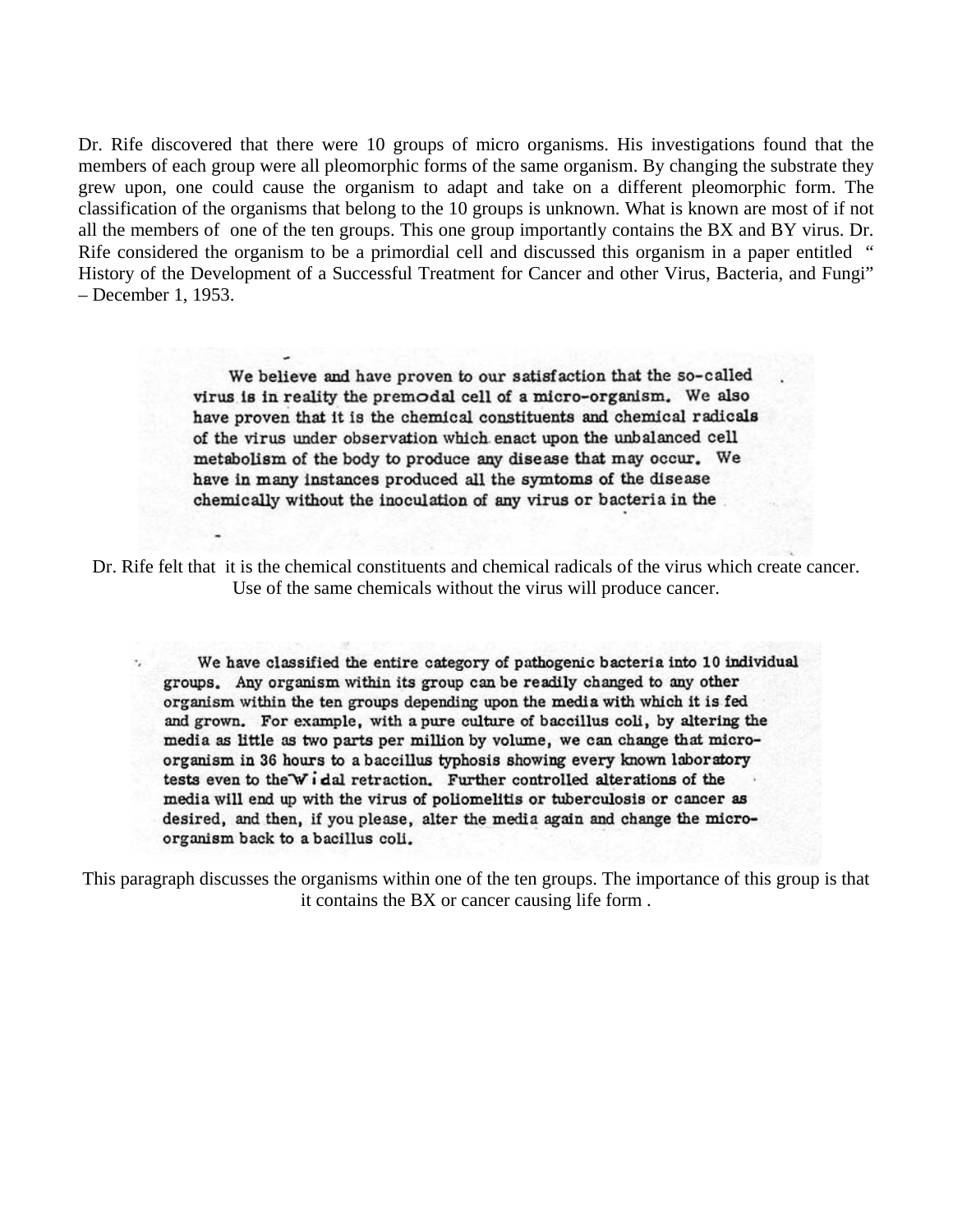This method of ionization and oxidation brought the chemical refraction of "BX" out of the ultra-violet and into the visible band of the spectrum. Owing to the fact that these test tube specimens had gone through so many trials, we again started from scratch and repeated this method 104 consecutive times with identical results. The "BX" virus was given a complete breakdown to determine its chemical constituents and characteristics, which are previously noted in this report.

By continued microscopical study and stop motion photographs, it was found that the'BX" virus had many changes and cycles as so with other micro-organisms. The virus can be readily changed to other forms or cycles of themselves by the media upon which they are grown. By altering the "K" media slightly acid, we no longer have a "BX" as we have classified this cancer virus, but we have what we term a "BY". In this stage or form, it is still a virus, but considerably enlarged from the initial "BX". Still retaining a purple red refractive index, but will no longer pass the porosity of the W porcelain or distomaceous earth filter. In this stage, the "BY" requires a much coarser "N" filter.

The next stage finds this micro-organism, now known as the monococcoid form in the monocytes of the blood of over 90% of carcinomotous individuals. This form can be readily seen when properly stained with a combination of a silver nitrate and gentian violet with the standard research microscope.

There are twelve organisms which all belong to the same group and may be considered as different pleomorphic forms of the same organism. These are: BX virus , BY virus , B. coli rod, B. coli virus, Streptothrix, B. typhosis rod, B. typhosis virus, Poliomyelitis Virus, Tuberculosis rod, Tuberculosis Virus, Streptococcus, and Staphylococcus. There may be other members of this one group, but they are presently unknown.

Now if these are all different life cycles of the same organism, it might stand to reason that there are CRF relationships between them. IT ALSO MEANS THAT IN ORDER TO TREAT THE ONE ORGANISM, TREATMENT OF ALL TWELVE OF IT'S LIFE FORMS SHOULD BE CONSIDERED !

#### BX – 17033662 and 1604000

| Carcinoma                 | $17033662/2127.06 = 8008.07$    |                         |
|---------------------------|---------------------------------|-------------------------|
| Staphylococcus            | $17033662/727 = 23420.07$       | $478000/727.5 = 657.04$ |
| Streptococcus             | $17033662/880.02 = 1935.99$     | 720000/880.09=818.09    |
| B. Coli rod               | $17033662/802 = 21238.98$       | $417000/802 = 519.95$   |
| B. coli virus             | $17033662/1552.04 = 10975.01$   | 770000/1552.41=496.00   |
| Sarcoma                   | 17033662/2007.5=8485.01         | Unknown                 |
| <b>B.</b> Typhosis Rod    | $17033662/721 = 23625.05 (NT?)$ | 760000/721=1054.09      |
| <b>B</b> Typhosis Virus   | $17033662/1862 = 9149.06$       | $1445000/1862 = 776.04$ |
| Tuberculosis Rod (803)    | $17033662/830 = 21238.98$       | 541142/830=651.97       |
| Tuberculosis Virus (1600) | $17033662/1600=10646.03$        | Unknown                 |
| Streptothrix 784          | $17033662/784.02 = 21726.05$    | 186554/784=237.95       |
| Polio Myelitis            | 17033662/unknown                |                         |

 $NT =$  Numeric Transposition

Close examination will show that there are some differences here between Crane frequencies and the frequencies in this table. The Crane Frequency for TB virus is given as 1552, this is not a CRF for BX ,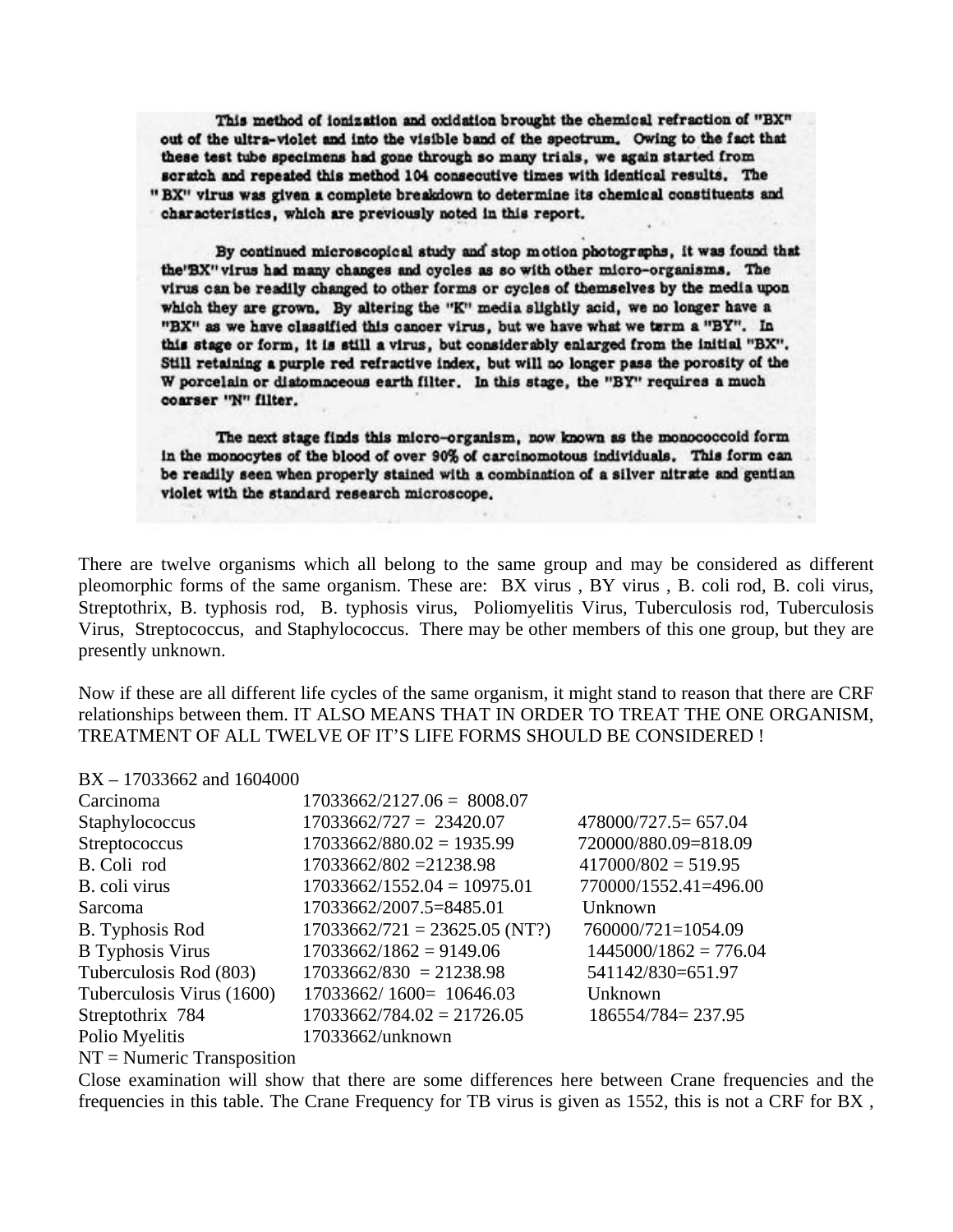but the corrected Beam Ray Frequency of 1600 Hz is a CRF. 1255 Hz, a numeric transposition of 1552, is a CRF for BX. TB Rod has a Crane frequency of 803, this is not a CRF for BX, but the Beam Ray frequency of 830 is. Again another numeric transposition. The Crane Frequency listed for B. Typhosis rod is 712, but this is not a CRF for either BX or the #4 machine or the WSR. 721 Hz however is a CRF for BX and the #4 machine B. typhois frequency of 760,000. Another numeric transposition. Here is yet another example of number confusion and certainly raises the question…

"Is is possible that John Crane was affected with a degree of dyslexia? "

#### **The Problem with Rife Fundamental Frequencies:**

A large problem we have is that in the 1930's and 1940's all frequency generating and measuring instruments were analog. Analog instruments are prone to inaccuracy in both frequency generation and frequency measurements. An example… Suppose an analog instrument had an accuracy of 0.1%. At 1000 Hz this would mean an inaccuracy of 1Hz, by 100,000 Hz the accuracy is off by 100 Hz, and by 1,000,000 Hz the accuracy is off by 1000 Hz. We know that Dr. Rife was able to measure frequencies with an accuracy of 1000 Hz at up to 11,780,000 Hz. This means an overall accuracy of the instruments of .01% or thereabouts. Looked at a different way, Dr. Rife didn't say 11781000 or 11779000 Hz. He was able to find a particular frequency to an accuracy of 1000 Hz. A very high degree of stability and accuracy, which may be relative to the transmitter and frequency measurement devices he utilized. Their actual output and measurements may be considered with some suspicion in relationship to present day electronics. Some of the very best modern digital frequency generators have .02 to .03 % accuracy. Digital devices can be set, and one can be assured, that the frequencies they generate or measure are consistently within this range of accuracy.

The accuracy problem compounds considerably when one examines the conversion of the Wavelength of Super Regeneration into a frequency. We know that Dr. Rife was able to measure an accuracy of within 0.1 meter in wavelength. This becomes problematical if one looks at this 0.1 meter as 10 cm . Was Rife rounding the actual measured wavelength off ? That is, was a wavelength 17.62 or 17.58 meters? Or was it exactly 17.6 meters?

What happens when one converts these wavelengths into frequencies? 17.60 meters =  $17,033,662$  Hz 17.62 meters = 17,014,328 Hz Difference = 19334 Hz 17.58 meters = 17,053,304 Hz Difference = 19642 Hz These are significant differences! An even subtler change, one that probably could not even be measured with his equipment would be a difference of just .001 meter or one mm

 $17.600$  meters =  $17,033,662$  Hz 17.601 meters = 17,032,695 Hz Difference = 967 Hz 17.599 meters = 17.034.630 Hz Difference =  $968$  Hz Still significant differences in frequencies!

Frequencies measured for the #4 machine seem to have very good accuracy. Measurement seems to have been capable to the nearest 100Hz. Again comes the problem of rounding up or down. We do not know if Dr. Rife did this or not.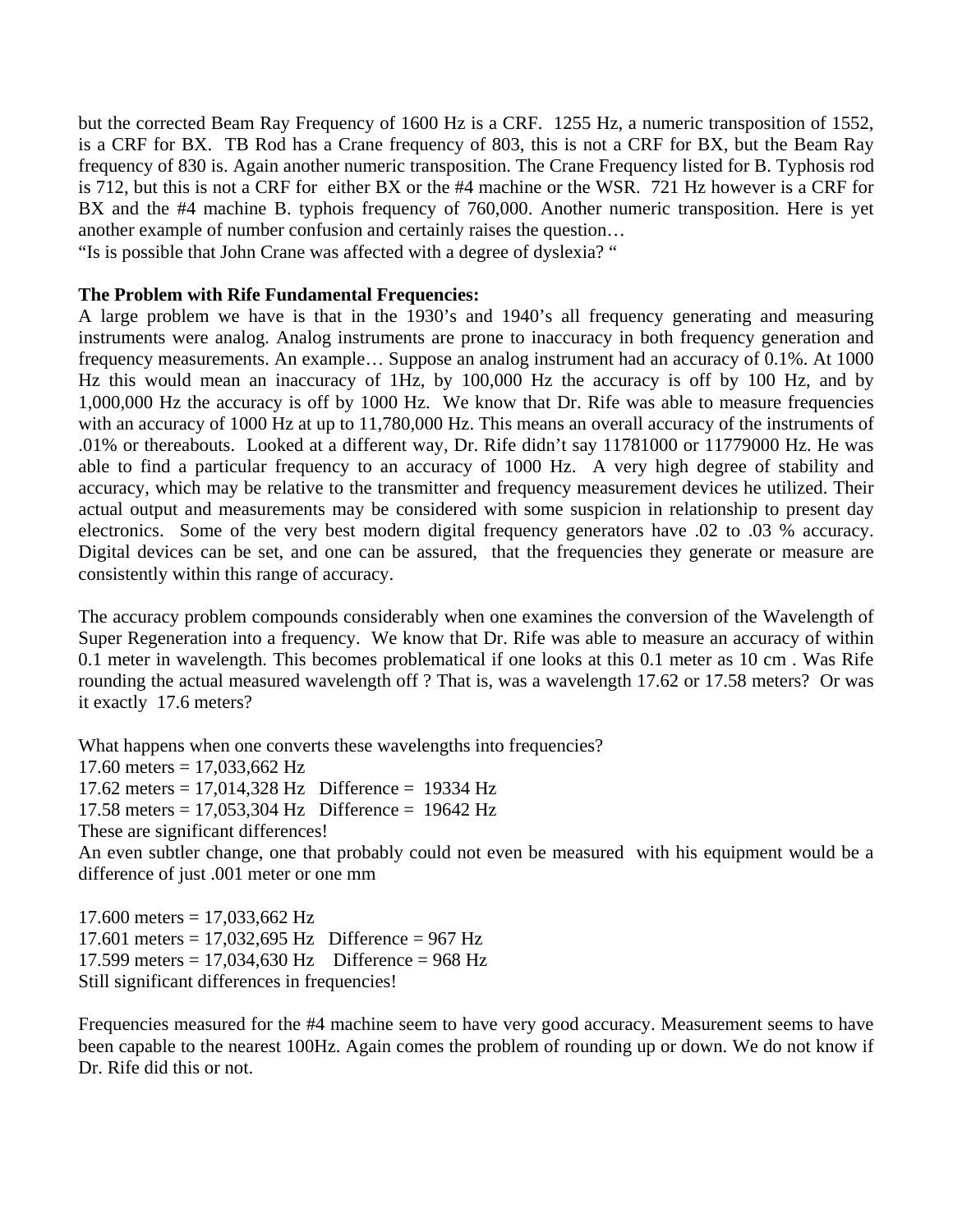| <b>NAME</b>                            | <b>OSCILLATOR</b> |             |                 | GROUP <sub>1</sub> |             | GROUP <sub>2</sub> |             |
|----------------------------------------|-------------------|-------------|-----------------|--------------------|-------------|--------------------|-------------|
|                                        | S                 | <b>DIAL</b> | FREQUENCY<br>KC | s                  | <b>DIAL</b> | s                  | <b>DIAL</b> |
| BX<br>Filterpassing                    | 3                 | 85.50       | 1604            | 6                  | 18.8        | 6                  | 21.0        |
| TYPHOID<br>Filterpassing               | $\mathbf{g}$      | 76.66       | 1445            | 6                  | 23.2        | 6                  | 26.6        |
| TYPHOID<br>Rod                         | $\mathbf{z}$      | 35.00       | 760             | 6                  | 76.2        | 6                  | 79.0        |
| <b>ACTINOMYCOSIS</b><br>(Streptothrix) | $\overline{4}$    | 20.75       | 192             |                    |             | 8                  | 77.1        |
| STAPHYLOCOCCUS                         | $\overline{4}$    | 85.25       | 478             | $\overline{7}$     | 27.2        | $\overline{7}$     | 44.5        |
| B. COLI<br>Rod                         | $\overline{4}$    | 75.50       | 417             | $\overline{7}$     | 42.6        | $\overline{7}$     | 62.5        |
| DIPLOCOCCUS<br>PNEUMONIAE              | 4                 | 75.33       | 427             | $\overline{7}$     | 40.0        | $\overline{7}$     | 59.1        |
| <b>BACILLUS TETANI</b><br>(Tetanus)    | 4                 | 36.5        | 234             |                    |             | $\mathbf{8}$       | 49.2        |
| <b>STREPTOCOCCUS</b><br>PYOGENOUS      | 3                 | 31.00       | 720             | 6                  | 82.2        | 6                  | 86.2        |
| BACILLUS TUBERCULOSIS<br>Rod           | $\overline{4}$    | 64.50       | 369             | $\overline{7}$     | 57.7        | $\mathbf{7}$       | 80.6        |
| $\mathcal{B}$<br>$\circ$               | 3                 | 36          | 77D             | $\sqrt{2}$         | 74.5        | 6                  | 77,25       |
| a X                                    | 5                 | 81.26       | 139.2           |                    |             | 9                  | 9,          |
| POV<br>dium                            | $\mathcal{Z}$     | 37.25       | 789             | 6                  | 71.75       | 6                  | 4<br>7      |
| honorcacus                             | 4                 | 36          | 233             |                    |             | 8                  | 49.5        |

**Original Rife Lab Note Showing Frequencies for the #4 Machine**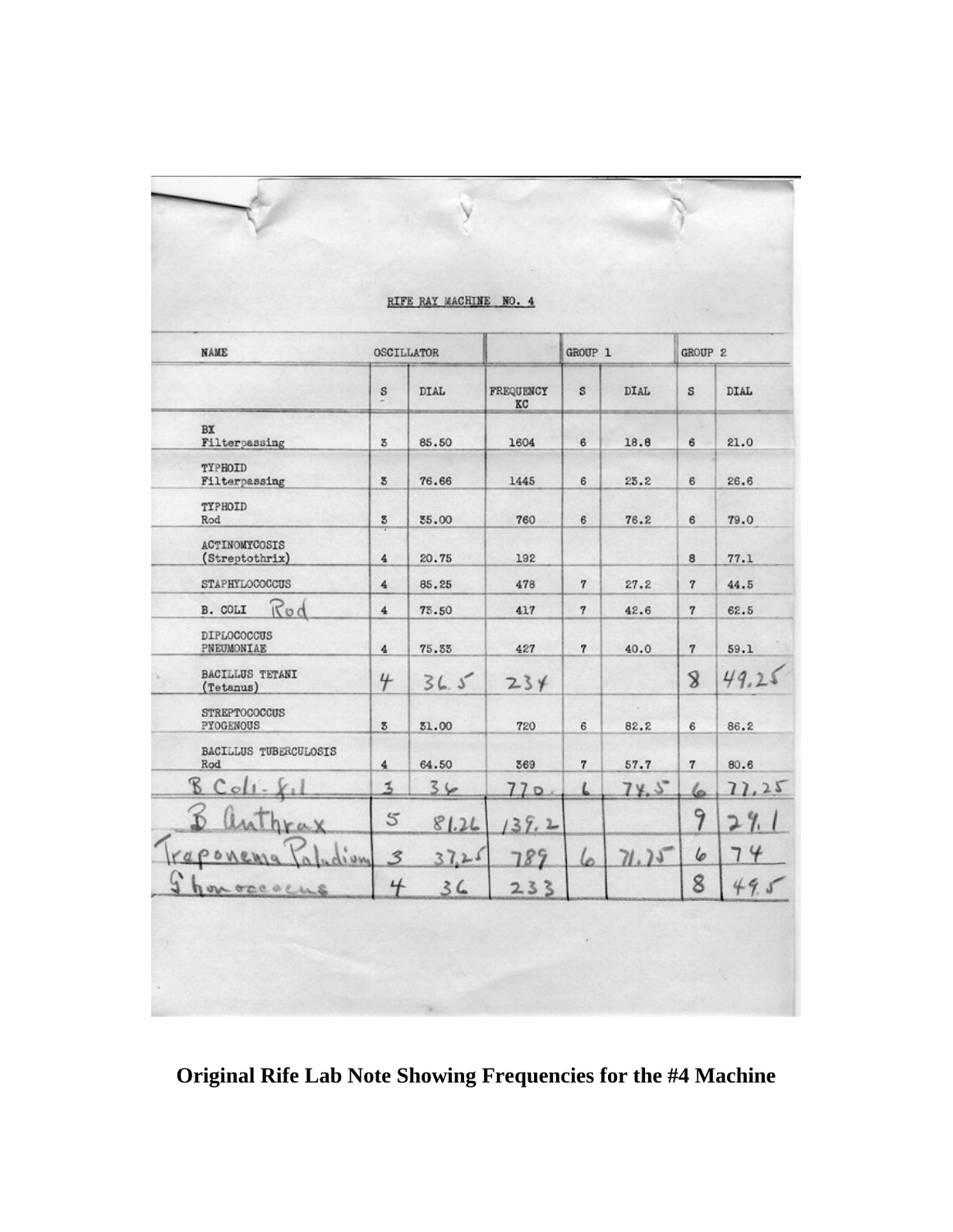The following comparative list compiles the "original Rife Frequencies" that have been determined thus far. Here it is:

| <b>MICROORGANISMS</b>                 | RIFE'S MORTAL OSCILLATORY RATES (MORs) |             |               |                           |                  |                     |  |
|---------------------------------------|----------------------------------------|-------------|---------------|---------------------------|------------------|---------------------|--|
|                                       | From                                   | <b>Beam</b> | Rife          | From                      |                  |                     |  |
|                                       | Crane's                                | Ray         | <b>Ray #4</b> | Rife's                    |                  |                     |  |
|                                       | <b>PRM</b>                             | 1936-       | $1935 -$      |                           | <b>Lab Notes</b> |                     |  |
|                                       | 1950-                                  | 1950        | 1936          |                           | 1932             |                     |  |
|                                       | Freq                                   | Freq        | Freq          | #1 $Freq$                 | #2 Freq in       | Meters*             |  |
|                                       | In Hz                                  | In Hz       | In Hz         | In Hz                     | Meters           | To Hz<br>Conversion |  |
| 26 Conditions described in            | Square                                 |             |               | All Sine Wave             |                  |                     |  |
| Rife's original lab notes             | Wave                                   |             |               | Carrier 2 MHz or more     |                  |                     |  |
| ("note - excludes TB virus and Worms) |                                        |             |               | 2.4 MHz, 3.5 MHz, 4.6 MHz |                  |                     |  |
| Anthrax                               |                                        |             | 139,200       | 900,000                   | 1,100            | 272,539             |  |
| Anthrax Symptomatic                   |                                        |             |               | 400,000                   | 18,000           | 16,655              |  |
| B Coli (Rod)                          | 800                                    | 8.020       | 417,000       | 683,000                   | 943              | 317.914             |  |
| B Coli (Virus)                        | 1552                                   | 17,220      | 770,000       | 8,581,000                 | 27               | 11,103,424          |  |
| <b>Bubonic Plague</b>                 |                                        |             |               | 160,000                   | 585              | 512,466             |  |
| Cancer (BX - Carcinoma)               | 2128                                   | 21,275      | 1,604,000     | 11,780,000                | 17.6             | 17,033,662          |  |
| Cancer (BY - Sarcoma)                 | 2008                                   | 20,080      |               |                           |                  |                     |  |
| Catarrh                               |                                        |             |               | 1,800,000                 | 175              | 1,713,100           |  |
| Cholera Spirillum                     |                                        |             |               | 851,000                   | 312              | 960,873             |  |
| Contagious Conjunctivitis             |                                        |             |               | 1,206,000                 | 148              | 2,025,625           |  |
| Diphtheria                            |                                        |             |               | 800,000                   | 275              | 1,090,154           |  |
| Glanders                              |                                        |             |               | 986,000                   | 407              | 736,591             |  |
| Gonorrhea                             | 712                                    |             | 233,000       | 600,000                   | 1.990            | 150,649             |  |
| Influenza                             |                                        |             |               | 1,674,000                 | 154              | 1,946,704           |  |
| Leprosy                               | 600                                    | 6,000       |               | 743,000                   | 1.190            | 251,926             |  |
| Pneumonia                             | 776                                    | 7.660       |               | 1.200.000                 | 785              | 381.901             |  |
| <b>Spinal Meningitis</b>              |                                        |             | 427,000       | 927,800                   | 167              | 1,795,164           |  |
| Staphylococcus Pyogenes Aureus        | 728                                    | 7.270       | 478,000       | 998,740                   | 540              | 555,171             |  |
| Staphylococcus Pyogenes Albus         |                                        |             |               |                           | 546              | 549,070             |  |
| Streptococcus Pyogenes                | 880                                    | 8,450       | 720,000       | 1,241,000                 | 142              | 2,111,214           |  |
| Streptothrix (Actinomycosis)          | 784                                    | 7,870       | 192,000       | 678,000                   | 1.607            | 186,554             |  |
| Syphilis                              | 660                                    | 6,600       | 789,000       | 900,000                   | 108              | 2,775,856           |  |
| Tetanus                               | 120                                    | 1.200       | 234,000       | 700,000                   | 19,000           | 15,779              |  |
| <b>Tuberculosis Rod</b>               | 803                                    | 8,300       | 369,000       | 583,000                   | 554              | 541,142             |  |
| Tuberculosis Virus                    | 1552                                   | 16,000      |               |                           |                  |                     |  |
| <b>Typhoid Fever Rod</b>              | 712                                    | 6.900       | 760,000       | 900,000                   | 345              | 868,964             |  |
| Typhoid Fever Filter passing          | 1862                                   | 18.620      | 1,445,000     | 9,680,000                 | 21.5             | 13,943,835          |  |
| Worms                                 |                                        | 2,400       |               |                           |                  |                     |  |

\*Wavelength = 299792458 ? Freqs in Hz and Freqs in Hz = 299792458 ? Wavelength

Today all the frequencies in the audio range which Rife found to kill microorganisms can be produced by any function generator. But as you can see, to work on Dr. Rife's original principles an RF carrier frequency would be necessary. In order to have a carrier frequency a second function generator will have to be obtained or you will have to purchase one that has a built in carrier frequency. Also you will have to have an oscilloscope to make sure the frequencies are properly modulated.

> **Blast It!** ORIGINAL FREQUENCIES AND FREQUENCY CHART Page 5

The above chart is used with permission and excerpted from the file freqchart.pdf. This file is available as a free download from the web site **[http://www.OurLifeHouse.com](http://www.ourlifehouse.com/)** and is compiled from the Polarity Research Manual (PRM) written by John Crane. The 600 + page PRM contains a wealth of Rife related material and is available for purchase from the same web site.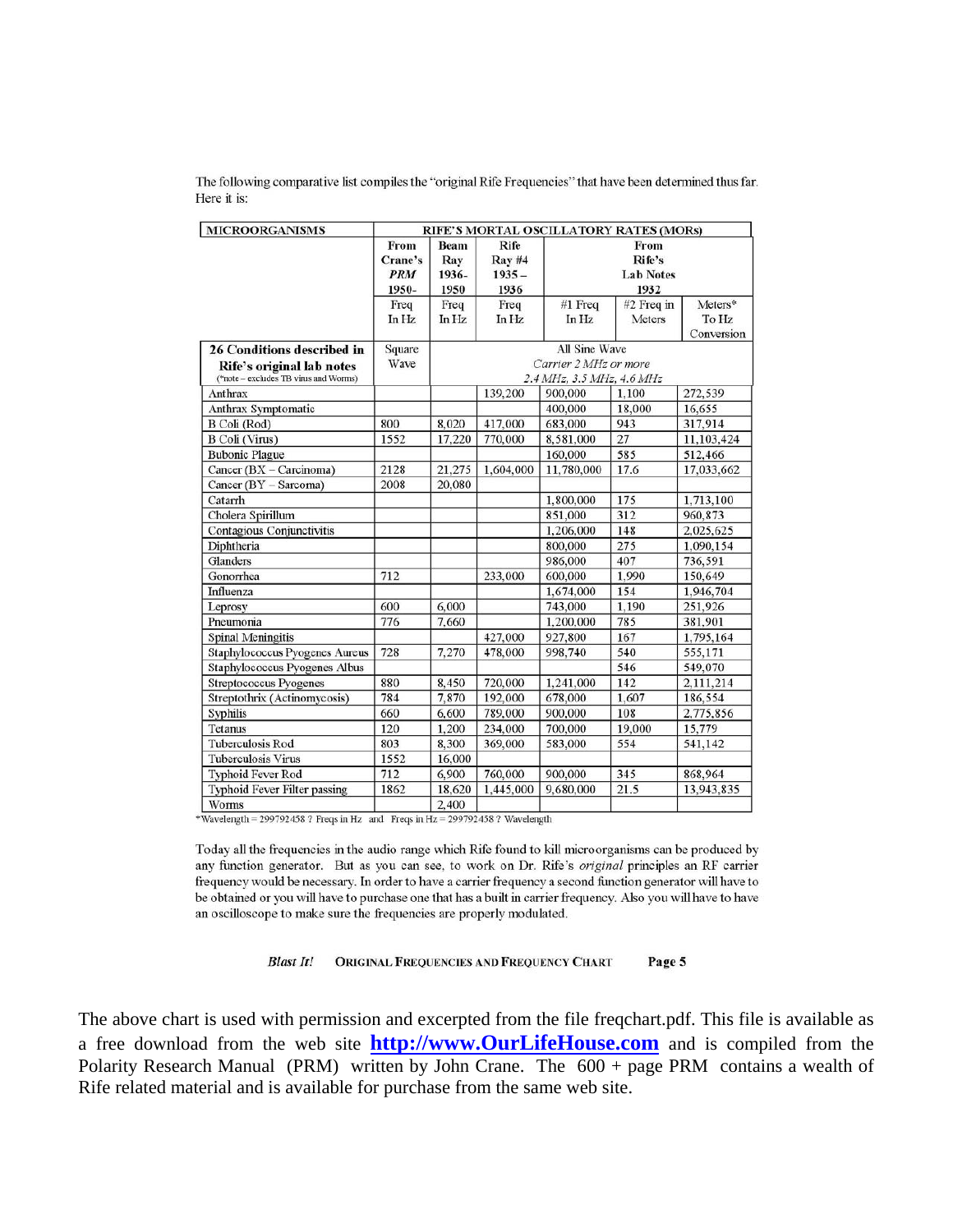The following letter was written to John Crane by Dr. Robert Stafford, and offers many important clues to understanding of our audio range frequencies. Two devices and their respective frequency settings are mentioned. One is an RF gas plasma unit, and the other is an electrode unit. Notice that Dr. Stafford refers to the audio level frequencies as "Coordinative Resonance Frequencies". In examining these frequencies, one must remember that the frequency generator as well as the frequency measuring devices are analog and have some built in accuracy errors. Much can be found by comparing the frequencies given for the two different machines. Having different frequencies for different machines is misleading. It could make someone think the method of action is different for each machine. This as will be shown is not the case. The frequencies are just different sub harmonics (CRF's) of the fundamental frequencies.

> John F. Grane,  $\left\langle \begin{array}{c} |A_{\omega, \mu} \\ |P| \end{array} \right\rangle_{\alpha} \subset \mathbb{R}$   $\left\langle \begin{array}{c} |P| & |P| \\ |P| \end{array} \right\rangle_{\alpha}$ <br>Life Lab Inc.  $\left\langle \begin{array}{c} |P| & |P| \\ |P| \end{array} \right\rangle_{\alpha}$  San Diego, Galif. Dear John. Believe me, I am very pleased that you finally sent some cold<br>hard facts about the frequencies used in this work. It is quite<br>discouraging to be se very much in the dark about a subject which<br>has become very intreguing to since I have calibrated both machines here and have found then<br>both off the critical frequencies as listed below<sub>,</sub> in compliance<br>with your previews request.) Calibration of the Rife Rakie Frequency by use of a<br>Tektronix Oscillospope Model 535-52 ; prechecked at 60 cps<br>and 10,000 cps before measuring. Staphylecocci Dial 85 Band 2<br>
> Streptochrix = 91 = 2<br>
> Streptococci = 99 = 2<br>
> Streptococci = 27 = 2<br>
> Sarcoma = 7 27 = 3<br>
> 72 = 7<br>
> Carcinoma = 7 70 = 7 Reading 678 cps  $\ddot{\ddot{\bullet}}$  $\mathbf{r}$ 848  $\blacksquare$  $\mathbf{u}$ 1820 Calibration of the new Heathkit AO\*1 Audio Oscillator gave the following ops at the dial setting which you listed on the panel: Staphylococci Dial 3-43 "X"10<br>
> Fungi 5-25 "10<br>
> Streptococci "5-96.5 "10<br>
> Sarcoma "7-42 - "100<br>
> Carcinoma "7-13.5 "100 Reading 670 ops<br>  $\begin{array}{ccc}\n\text{Residing} & 670 & \text{ops} \\
> \text{F} & 718 & \text{m} \\
> \text{F} & 1850 & \text{m}\n\end{array}$ 1850 2000 It should repeat the astonishing results on the mice which it<br>performed under John Marsh on Mrs. Cartwright and Mrs. Bias last<br>fall. I believe that calibbation is on of our big stumbling<br>blocks but I new have connections h

John, I appreciate the trust which you have shown in me by telling some, I approximate the secrets. I shall assure you I will use<br>me some of your trade secrets. I shall assure you I will use<br>who might use them improperly. My only interest is to help you<br>who might use them improperly. My o

help along these lines.

فتشام Please send me your suggested setting for the two machine from the<br>facts above. Also please sent the mortal oscillatory rate for<br>Streptococci. I shall await your answers to these two questions<br>nuclear and the standard cont prior to starting the mice experiments.

#### **Dr. Stafford RF Plasma Device Frequencies**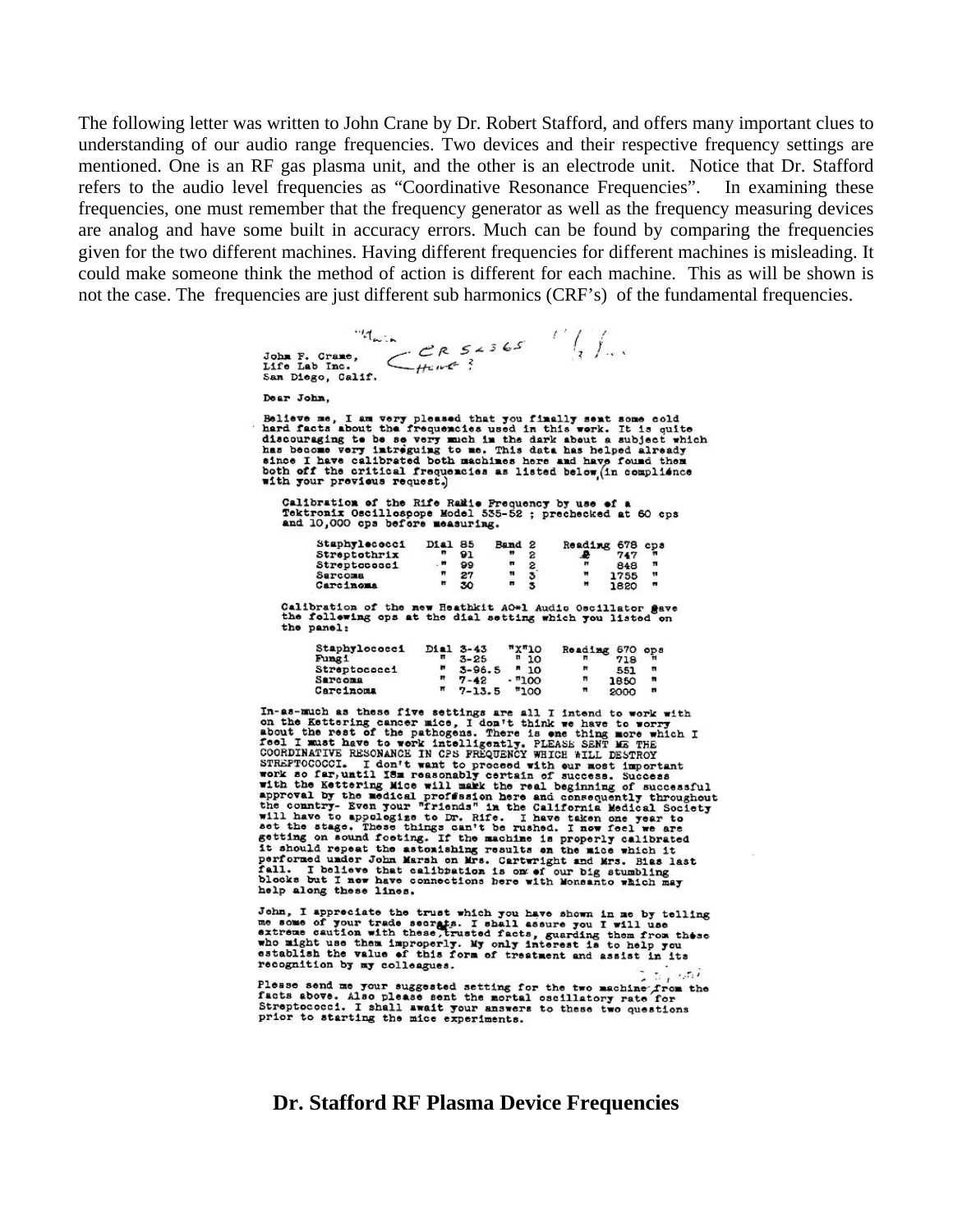| Staphylococci | 678 Hz    | $678000/678 = 705.01$                        |
|---------------|-----------|----------------------------------------------|
| Streptothrix  | 747 Hz    | $192000/747 = 275.02$                        |
| Streptococci  | 848 Hz    | 720000/848=849.05                            |
| Sarcoma       | $1755$ Hz | Fundamental is Unknown                       |
| Carcinoma     | 1820 Hz   | $17033662/1820 = 9359.15$ A Non Sub Harmonic |

There does seem to be a problem here with Carcinoma. The given frequency is a non sub harmonic. One must remember this is an analog instrument, no digital readout or setting is possible. Eyeball accuracy for a particular dial setting is as good as one can get. Is it possible that there is some error in the setting for the frequencies of Carcinoma?

Possibly…

 $17033662/1821 = 9354.01$ 

### **Dr. Stafford Electrode Device**

| Staphylococci | 670 Hz  | 555171/670= 828.61 A non Sub Harmonic     |
|---------------|---------|-------------------------------------------|
| Streptothrix  | 719 Hz  | $192000/719 = 267.03$                     |
| Streptococci  | 551 Hz  | $720000/551 = 1306.72$ A non Sub Harmonic |
| Sarcoma       | 1850 Hz | <b>Fundamental Is Unknown</b>             |
| Carcinoma     | 2000 Hz | $1604000/2000=802$                        |

Again there seem to be non harmonic frequencies, but just a change of a Hz or two will make a significant difference.

Staphylococci 555171/668 = 831.09

Streptococci 720000/550 = 1309.09

As can be seen the frequencies given to Dr. Stafford were primarily derived from the #4 device, with a couple derived from the 1934 device. One other clue that might be surmised from this letter is the frequency for Sarcoma. We now know that the carcinoma frequency used in the electrode instrument was derived from the #4 machine. If one assumes that the #4 machine also was used to derive the frequency for sarcoma, one might be able to make a guess as to what this frequency might be. Crane divided the BX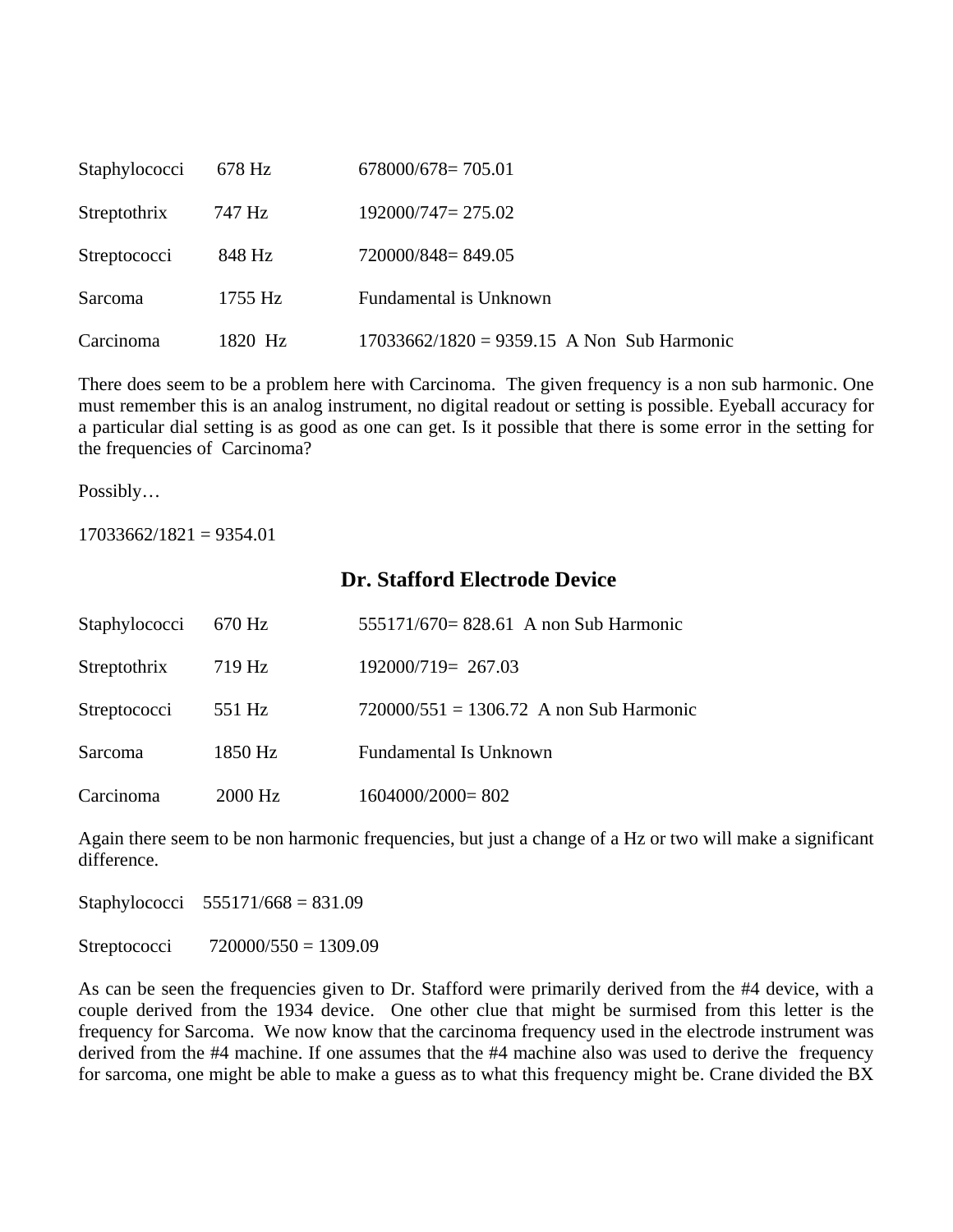frequency by 802, to get 2000 Hz. If he did the same for the sarcoma frequency then the frequency would be  $1850 \text{ X } 802 = 1483700$ . Is this a valid frequency?

It just may be!

Examples:

| $1483700/2007.5 = 739.02$ | Sarcoma              |
|---------------------------|----------------------|
| $1483700/785 = 189.06$    | Streptothrix         |
| 1483700/728=2038.04       | Staphylococcus       |
| $1483700/802 = 1850$      | B. Coli rod          |
| $1483700/880 = 1686.02$   | Streptococcus        |
| 1483700/1552 = 955.99     | <b>B.</b> coli Virus |

If one examines the frequency (3524) for Sarcoma given by John Crane in his hand written letter of 1959, one finds that it is a coordinative resonance of 1483700.

1483700/3524= 421.02 Although 1755 is not a sub harmonic CRF, 1758 is… 1483700/1758 = 843.97

Until such time as the actual Rife Fundamental Frequency for Sarcoma is known, 1483700 should be used with some caution. It does have a good mathematical sub harmonic relationship with many other CRF's , but this may be just a mathematical coincidence.

# **The Beam Rays Device**

In the late 1930's Dr. Rife along with some business partners created the Beam Rays Corporation ( notice Rays is plural) with the intention of commercially producing his frequency device. Dr. Rife's engineer, Phillip Hoyland developed a new frequency instrument for this purpose. Although this instrument is commonly the Beam Ray device, investigation of court affidavits show that the device was called the Rife Ray instrument. The Rife Ray, constructed by the Beam Rays Corporation, was the first instrument to utilize CRF's. One of these instruments has survived into our modern era and , has been completely reverse engineered. We know what frequencies this device utilized, but some questions have arisen insofar as many of the frequencies produce no effects whatsoever. For some time , it has been thought that either the device was somehow flawed, or that it utilized some unrecognized method to produce physiologic effects. It is known that the CRF's utilized by this Rife Ray instrument were 10 times higher than an equivalent modern day CRF's . One would find 8020 utilized by the Beam Ray instead of 802. It is the authors opinion that either some prior owner improperly repaired the machine, or that the 10X frequencies generated by it were deliberately incorrect from the date of the devices construction. What follows is an analysis of the frequencies this device supposedly utilized for treatment.

Known Frequencies for the Rife Ray Instrument are as follows – will attempt match with the #4 machine or the WSR.

B. Coli Virus 17220 No Matches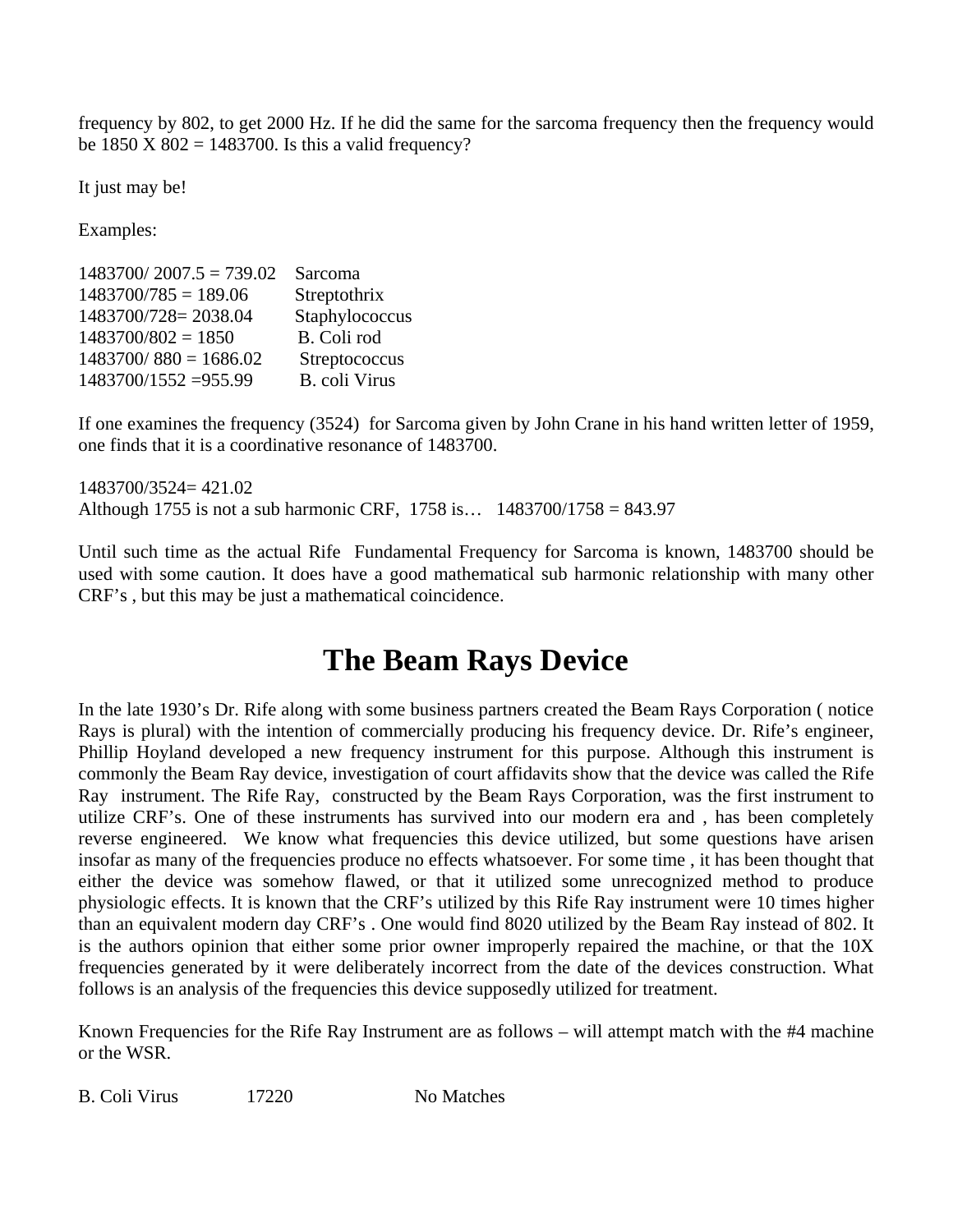| Cancer (BX)          | 21275 | No Matches                                |
|----------------------|-------|-------------------------------------------|
| <b>B.</b> Coli Rod   | 8020  | Match 417000/8020 = 51.995                |
| Leprosy              | 6000  | Match $251926/6000 = 41.98$               |
| Staph. Aureus        | 7270  | No Matches                                |
| Strept. pyogenes     | 8450  | No Matches                                |
| Streptothrix         | 7870  | No Matches                                |
| Syphilis             | 6600  | No Matches                                |
| Tetanus              | 1200  | Match $234000/1200 = 195$                 |
| Tuberculosis Rod     | 8300  | No Matches                                |
| <b>Typhoid Rod</b>   | 6900  | Match $868964/6900 = 125.93$ (Exact 6896) |
| <b>Typhoid Virus</b> | 18620 | No Match                                  |

Only four out of twelve of the 10X CRF's match, and they are based upon either the #4 machine or the WSR fundamental frequencies.

Let us examine the Beam Ray Frequencies after being divided by 10.

| B. Coli Virus    | 1722   | Match 11103424/1722=6447.98               |
|------------------|--------|-------------------------------------------|
| Cancer (BX)      | 2127.5 | Match 1604000/2127.05 = 754.09            |
| B. Coli Rod      | 802    | Match 417000/802 = 519.95                 |
| Leprosy          | 600    | No Match (#4 machine fundamental missing) |
| Staph. Aureus    | 727    | Match $478000/727.5 = 657.04$             |
| Strept. pyogenes | 845    | Match $720000/845 = 852.07$               |
| Streptothrix     | 787    | Match 192000/787=243.96                   |
| Syphilis         | 660    | No Match                                  |
| <b>Tetanus</b>   | 120    | Match $234000/120 = 1950$                 |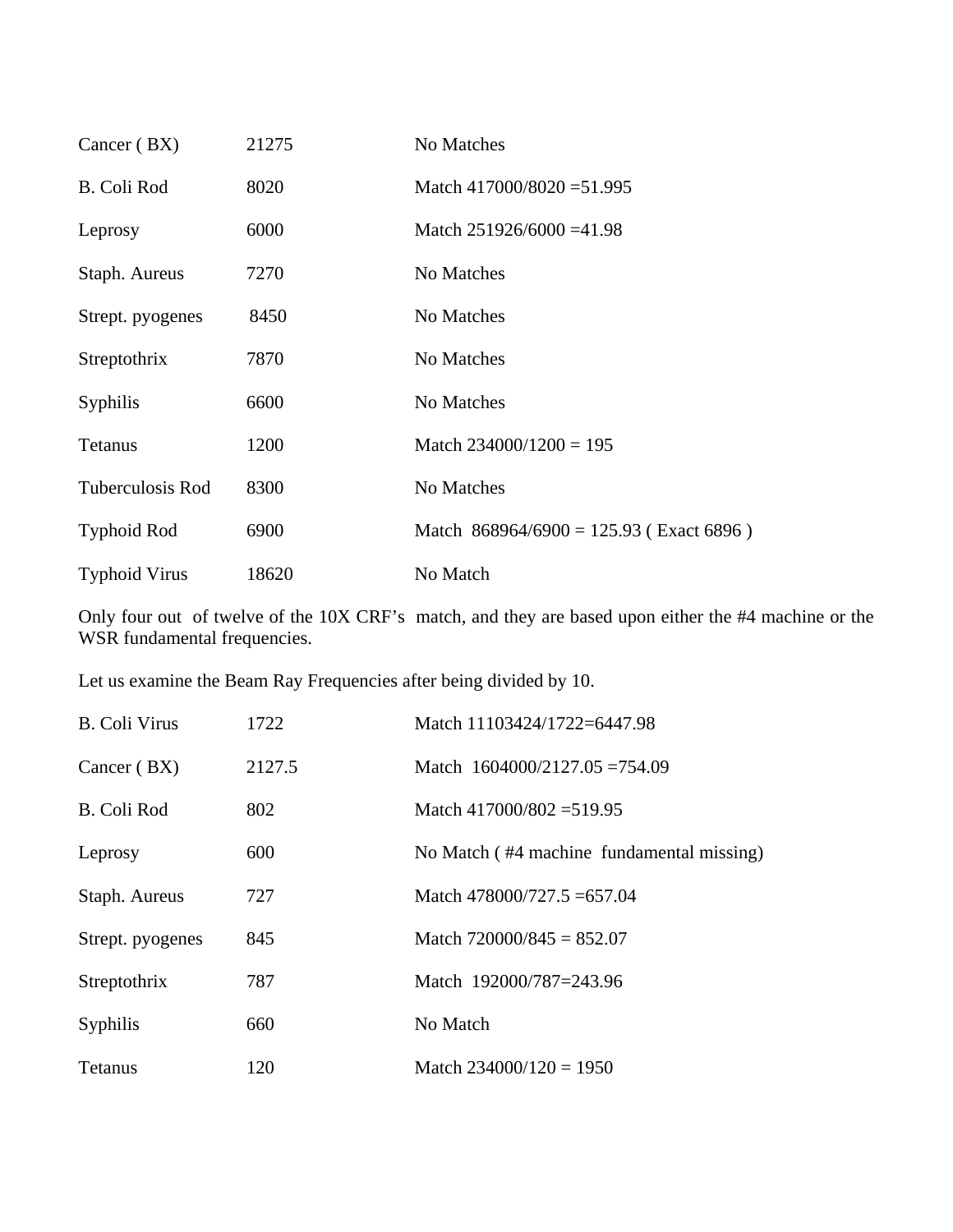| Tuberculosis Rod     | 830. | Match $541142/830 = 651.97$   |  |
|----------------------|------|-------------------------------|--|
| Typhoid Rod          | 690  | No Match                      |  |
| <b>Typhoid Virus</b> | 1862 | Match $1445000/1862 = 776.04$ |  |

A total of 9 matches out of 12. The 10X frequencies for Typhoid Rod ( 6900 Hz ) ,for Leprosy ( 6000), and Syphilis (  $6600$ ) do match and produce CRF's. This while their  $1/10^{th}$  CRF ( $690, 660, 600$ ) do not. The question is why do the three 10X frequencies in the 6000 Hz range produce CRF's and none of the others (10X)? Was this some sort of assembly error in the machine during a prior rebuild? Or was the machine constructed like this from the beginning?

 As previously mentioned, some of the frequencies listed for the Beam Rays, Rife Ray instrument seem to be CRF's of the beat frequency generated between the WSR and the carrier frequency.

#### **Beat Frequencies**

| B. Coli Virus 17220   |      | 11103424-8581000 = 2522424      | No Match                          |
|-----------------------|------|---------------------------------|-----------------------------------|
| Cancer (BX) 21275     |      | $17033662 - 11780000 = 5253662$ | Match 5253662/21270= 246.99       |
| <b>B.</b> Coli Rod    | 8020 | $683000 - 317914 = 365086$      | No Match                          |
| Leprosy               | 6000 | 743000-251926 = 491074          | No Match                          |
| Staph. Aureus 7270    |      | 998740-555171=443569            | Match $443569/7270 = 61.01$       |
| Strep. pyogenes 8450  |      | 2111214-1241000=870214          | Match $870214/8450 = 102.98$      |
|                       |      |                                 |                                   |
| Streptothrix          | 7870 | 678000-186554=491446            | No Match                          |
| Syphilis              | 6600 | 2775856-900000=622144           | No Match                          |
| Tetanus               | 1200 | 700000-15779=684221             | No Match                          |
| Tuberculosis Rod 8300 |      | 583000-541142=41858             | 41858/8300=5.04<br>Match          |
| <b>Typhoid Rod</b>    | 6900 | 900000-868964=31036             | No Match                          |
| Typhoid Virus 18620   |      | 13943835-9680000= 4263835       | Approx. Match 426923/18620= 22.92 |

If one uses the Beat Frequency, there are certainly some CRF's which are generated, but CRF's based solely upon the Beat frequency do not work!

It seems obvious that with a good match to 9 out of 12 Fundamentals, the actual CRF is the 10 X divisor of the original Rife Ray frequency. The connotations of this are significant. The existence of these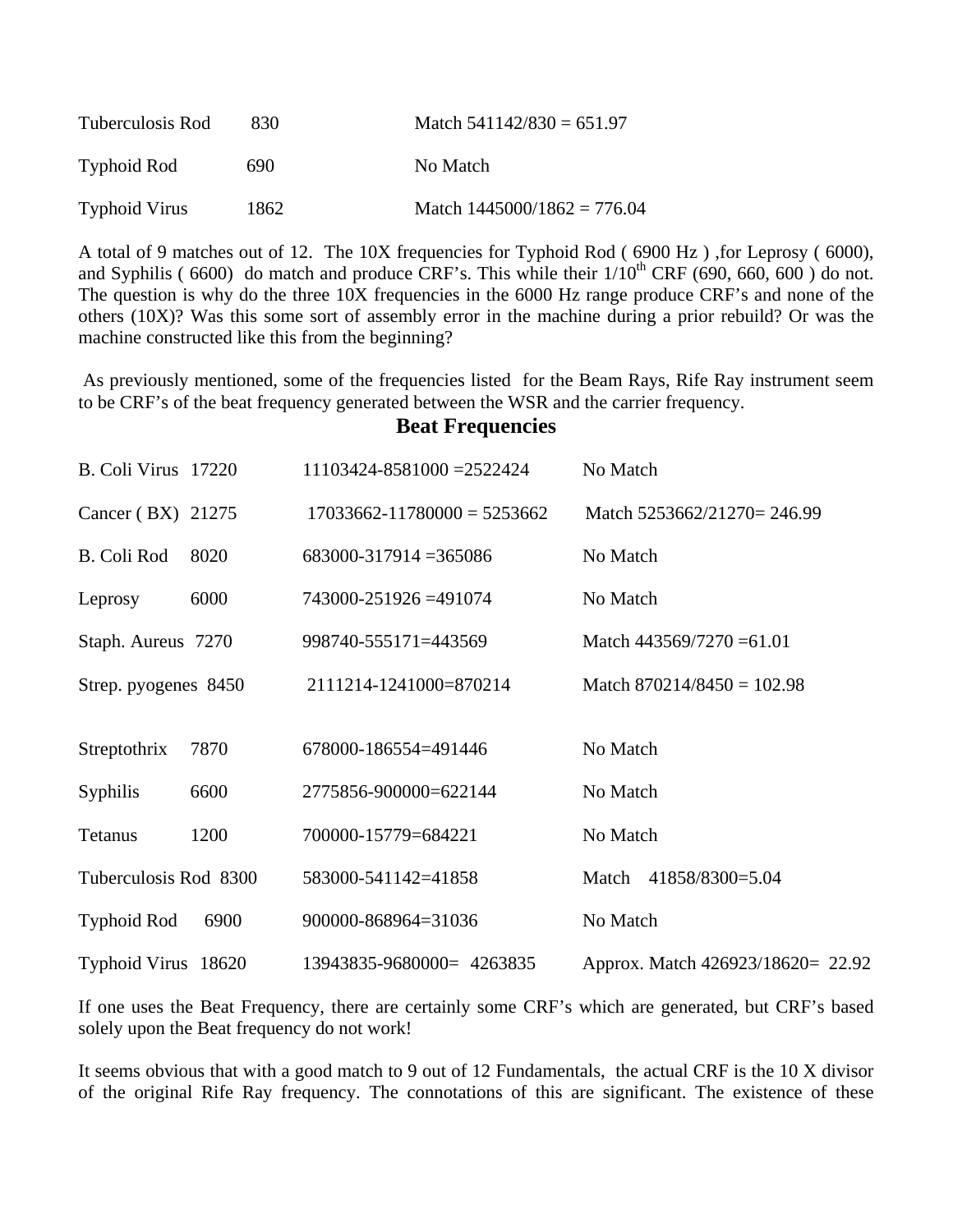frequencies mean the original concept of using CRF's originated with Dr. Rife and possibly Phillip Hoyland, and not John Crane! It means that CRF's have been around since the late 1930's almost 70 years . Sadly, the notes about the development of CRF's are missing from the public domain. Perhaps someone has these, perhaps they have been forever lost. Many of our modern day CRF's are certainly from derivations created by John Crane. Acknowledgement for the principle of Coordinative Resonance, and many of our present day audio range frequencies should be given to Dr. Rife and not John Crane.

# **An Investigation of Sweep Frequency Variance**

At times it has proven advantageous to utilize a variance of the primary frequency. We do this by creating what is known as a "sweep". In creating a sweep one utilizes some center frequency and then gradually increases or decreases the frequency in a variance from the center frequency. On might do a +/- sweep across a 4 Hz range from 2117 for instance. This means that frequencies from 2113 up to 2121 will be generated. This process has not been well understood until recently. It is thought that one is merely moving the frequency only a few Hz, but is that what is occurring?

Let us remember the Rule of Coordinative Resonance utilized in this paper:

## **A Coordinative Resonance Frequency ( CRF ) is defined as an exact or near exact divisor of the Rife fundamental frequency.**

A sweep frequency, in order to be a sub harmonic and create maximum resonant response, must therefore be an exact or near exact divisor of the fundamental. We sweep frequencies in order to discover a frequency shift from a known fundamental to an "adapted " fundamental. Such shifts in fundamental frequencies can occur from patient to patient , and from area to area within the same patient. What this means is that when we do a frequency sweep, each 1Hz change in the frequency of the CRF shifts the potential match point for a Rife Fundamental frequency by the numeric value of the divisor that created the CRF.

Fundamental Frequency =  $F$  Sub Harmonic Frequency (Treatment Frequency - CRF) = f  $F/f = Divisor$  that created the CRF Pathology - Carcinoma

| Fundamental Rife Frequency (F) |                                                             | #4 Machine 1604000 |          | 1934 Machine 17033662 |
|--------------------------------|-------------------------------------------------------------|--------------------|----------|-----------------------|
|                                | Treatment Frequency (f) 2116 Hz<br>Sweep Effects $+/- 4$ Hz | $F/f = 758.03$     |          | $F/f = 8049.93(8050)$ |
| (f)                            | (F)                                                         | F/f                | (F)      | F/f                   |
| 2117                           | 1604758                                                     | 758.03             | 17041712 | 8049.93               |
| 2118                           | 1605516                                                     | 758.03             | 17049762 | 8049.93               |
| 2119                           | 1606274                                                     | 758.03             | 17057812 | 8049.93               |
| 2120                           | 1607032                                                     | 758.03             | 17065862 | 8049.93               |
| 2115                           | 1603242                                                     | 758.03             | 17025612 | 8049.93               |
| 2114                           | 1602484                                                     | 758.03             | 17017562 | 8049.93               |
| 2113                           | 1601726                                                     | 758.03             | 17009512 | 8049.93               |
| 2112                           | 1600968                                                     | 758.03             | 17001462 | 8049.93               |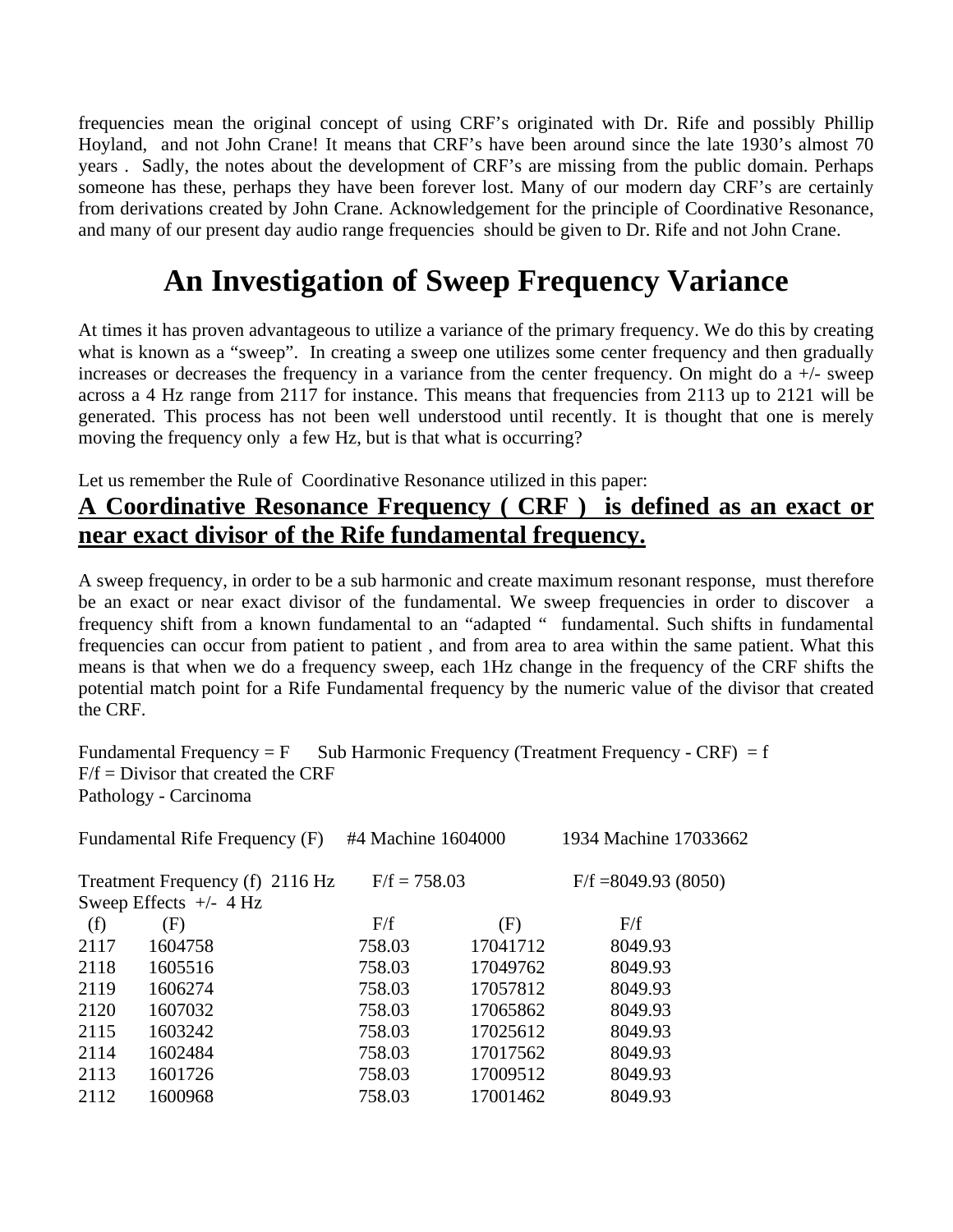With a much higher frequency CRF, the divisor that created the CRF is numerically smaller, and thus frequencies change less with each 1 H Hz step of the sweep.

|                                                |                                      |                                 |              | Treatment Sub Harmonic of Fundamental Step Width in Hz per 1 Hz change of sub harmonic CRF |  |
|------------------------------------------------|--------------------------------------|---------------------------------|--------------|--------------------------------------------------------------------------------------------|--|
| $\mathbf{f}$ and $\mathbf{f}$ and $\mathbf{f}$ | and the property of the state of the | F/f                             | 1999 H. G. S | - F/f                                                                                      |  |
| 10025 Hz                                       | 1604000                              | $F/f = 160 \text{ Hz}$ 17033662 |              | 1699.1 Hz                                                                                  |  |
| 23560 Hz                                       | 1604000                              | $F/f = 68 Hz$                   | - 17033662   | 722.99 Hz                                                                                  |  |
| 145480 Hz                                      | 1604000                              | $F/f = 11Hz$                    | 17033662     | $-117$ Hz                                                                                  |  |

The Modern digital frequency generators allow us to utilize frequencies with a high degree of precision and repeatability. Accuracies of .03 Hz below 10 KHz are present in several available digital frequency generators.

Thus one could easily generate a frequency such as 2116.10 Hz, and know that the resultant change in the Rife fundamental is only 75.8 Hz (1604075.8) or 804.993 Hz (17034466.993) . At 10025.1 Hz, the change in the Rife fundamental would be only 16 Hz ( 1604016) and 169.91 Hz( 17033831.91). This also means that if one can isolate a particular sweep frequency as effective, then one knows the "adapted " fundamental. From this "adapted " fundamental one can derive new reliable CRF's.

## **Utilizing New Coordinative Resonance Frequencies**

There are thousands of new frequencies which we may now explore and utilize for treatment purposes. Yet, how should we choose them for maximum effectiveness? Should the divisor be even or odd? Should the CRF be even or odd? Does it matter?

One must look to the generation of harmonic frequencies by square waves for our answers. Rife utilized sine wave frequencies for his fundamentals. Sine waves by definition produce no harmonics. Square waves tend to produce odd numbered harmonics.

In our general usage, all frequencies generated by square waves of our frequency instruments are odd multiples of the CRF. For example 1,3,5,7,9,11,13,15,17,19,21,23,25,27,29,31 and so on. Using an arbitrary fundamental frequency of 24000, one would have to choose a specific odd numbered sub harmonic that is a CRF. In this case a good match would be  $1600$  Hz. 24000/15 = 1600. The divisor is odd meaning an exact match of frequencies will occur at the  $15<sup>th</sup>$  harmonic of 1600 Hz (15 X 1600 = 24000). So how does one go about choosing the odd CRF's ?… All divisors that are odd – end in 1,3,5,7, or 9. For example using the fundamental frequency of 1604000, divisors at 5 ( 320000Hz CRF), 25 (64160Hz CRF), and 125 (12832Hz CRF) might be used.

This brings up an important aspect of mathematics – The divisor and the dividend are both CRF's!  $24000/15 = 1600$  (the CRF)  $24000/1600 = 15$  (the CRF)

Here is a simple table showing how the CRF (1600 Hz) relates to the Fundamental: 24000 Hz Fundamental Harmonic # 1 3 5 7 9 11 13 15 CRF 1600 3200 8000 11200 14400 17600 20800 24000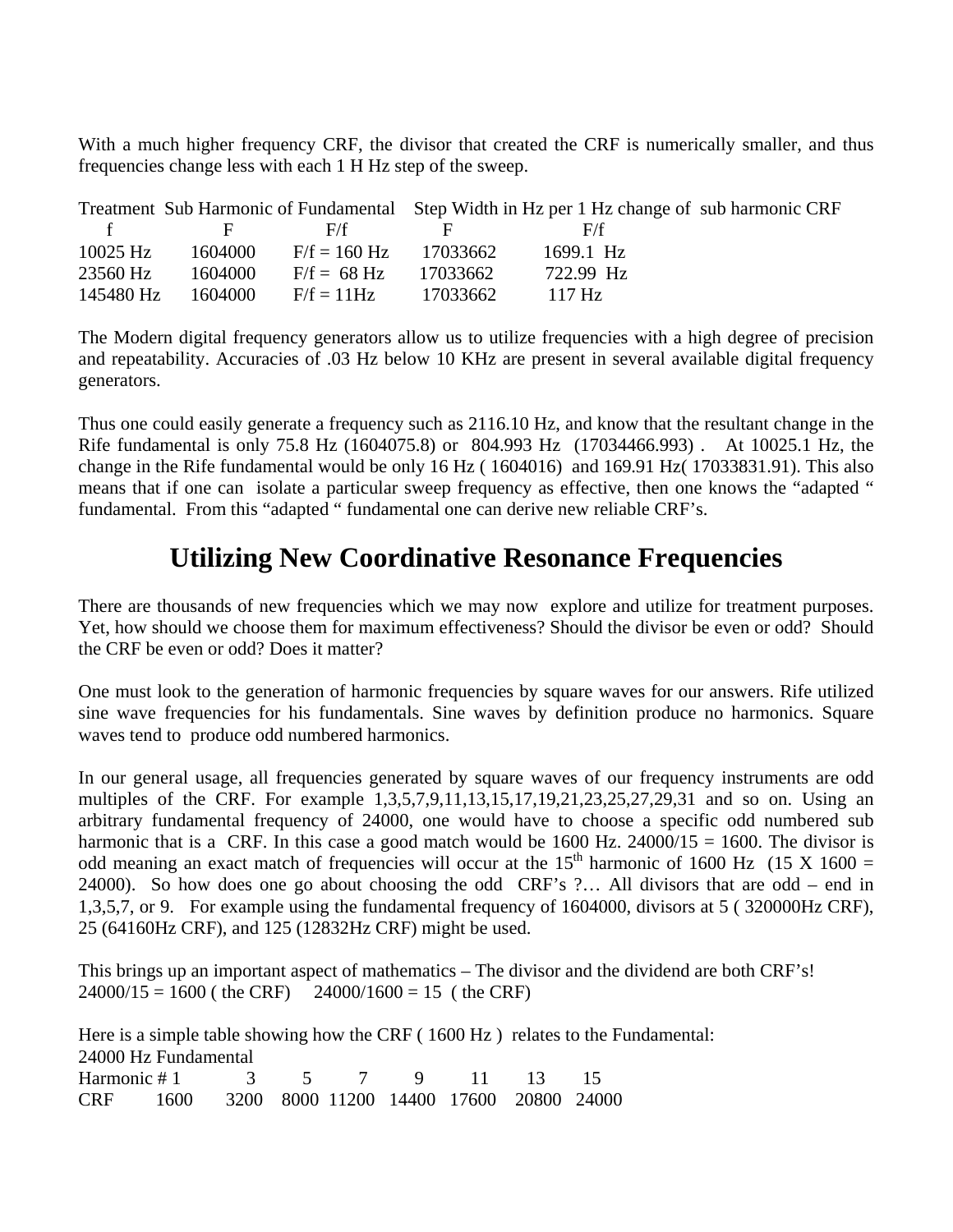One could also create a table for 15 Hz and find that 1600 harmonics of 15 Hz later, the fundamental would be generated. The problem here is that a CRF of a 15 Hz square wave, aligns itself to an even divisor and will not match! So one must be careful in choosing a CRF.

Here is a general rule known as **"The Rule of Divisors"**:

#### **When utilizing a 50% duty cycle square wave, all divisors utilized to generate a CRF must be an odd number, they must end in 1,3,5,7,or 9**

An example – Rife Fundamental for BX – 1604000

 $1604000/10025 = 160$  (the CRF) – A 160 Hz, 50% duty cycle square wave, would have to generate 10025 harmonics of itself to produce a harmonic with the frequency of 1604000. 10025, being an odd number, will allow a 160Hz square wave to produce a harmonic of 1604000.

A problem arises in this case when we try to reverse the dividend for the divisor utilizing a 50% duty cycle square wave.  $1604000/160 = 10025$  (the CRF). 10025 would have to generate 160 harmonics of itself to produce a harmonic with the frequency of 1604000. The problem is that 160 is an even number and thus will not produce an odd harmonic at this frequency from a 50% duty cycle square wave. It will produce the frequencies of 1614025 and 150375, but not 1604000.

But what about the even numbered harmonics? For example 2, 4, 6, 8, 10, 12,14,16,18,20, 22, 24,26,28,30 and so on ? How do we/can we, utilize these? If one had a fundamental frequency of 24000 Hz, and intended to use a CRF of 800 Hz, 50% duty cycle square wave , then the divisor would be 30, an even divisor, and thus it does not adhere to the Rule of Divisors. The 30<sup>th</sup> harmonic of 800 would exactly match the fundamental Rife Frequency of 24000Hz. The problem is; an 800 Hz ,50% duty cycle square wave, will not produce a harmonic at 24000 Hz. It can only produce 24800 Hz  $(31<sup>st</sup>)$  or 23200 Hz  $(29<sup>th</sup>)$ , it cannot produce a  $30<sup>th</sup>$  harmonic.

This problem with even and odd divisors appears to limit our choices. Examination of the CRF's in present usage shows many of them to be very effective even though some need to produce an even harmonic out of a square wave to match the Rife fundamental. How is this possible? The answer is that square wave frequencies are generated with many harmonics which often combine and subtract from each other. This is known as the process of heterodyning or frequency mixing. This process does occur within a plasma tube, and probably occurs within the human body through the application of frequencies through contact electrodes. Thus, frequencies may combine to form an even CRF from a square wave. The issue with being unable to generate a proper CRF is one that the author considers to be quite significant. For optimal effects it is urged that one match the CRF to the Rule of Divisors, and directly to the wave form output of your instrument.

There is a method which some devices and frequency generator devices may utilize to create both even and odd harmonics from a square wave. By increasing the duty cycle of a square wave to 60% or more, even harmonics are generated. The duty cycle is the time the square wave is on as a ratio to the total time allotted for the wave. Most square wave generators create 50% duty cycles. Meaning it is on  $\frac{1}{2}$  the time and off  $\frac{1}{2}$  the time. A 1000 Hz square wave would mean that a square wave is generated 1000 times a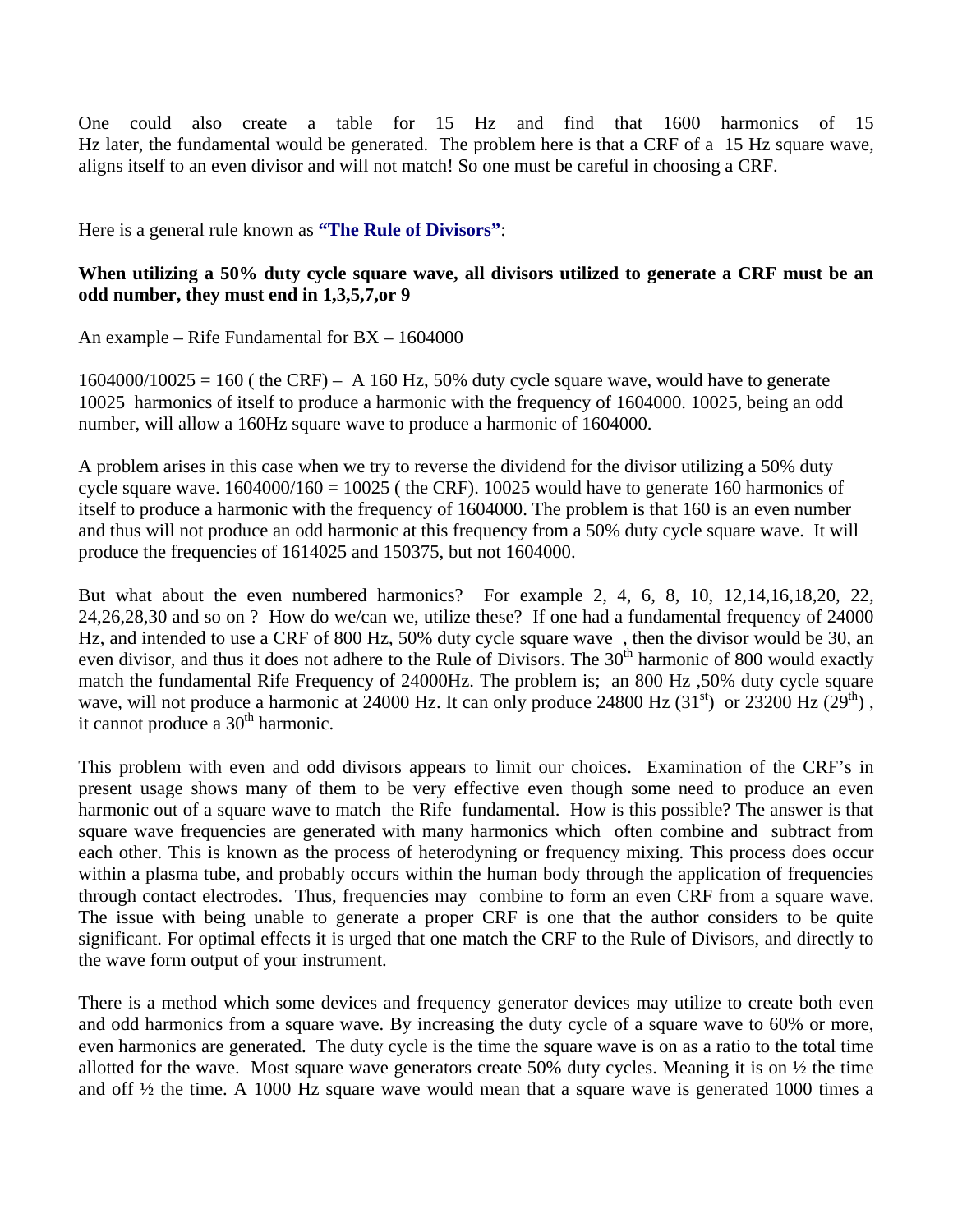second. Each complete wave ( on time  $+$  off time) would be allotted a total of  $1/1000$  of a second. With a 50 % duty cycle, the square wave would be present (on) 1/2000th of a second and the square wave would be off  $1/2000^{th}$  of second.  $1/2000^{th} + 1/2000^{th} = 1/1000^{th}$  . Increasing the duty cycle to 60% or 70% on time might produce some significant improvement in treatment outcomes with frequencies. Let us examine why. The pictures on this and the following page, demonstrate the effect of square wave duty cycle on the generation of harmonics.



cycle Square wave. Odd frequencies only are Square wave generated









Square Wave. There are now square wave. The pulse width has increased almost twice as many frequencies.in relationship to the 50% duty cycle pulse.



Square Wave. All even and odd harmonics square wave. The pulse width has once again increased.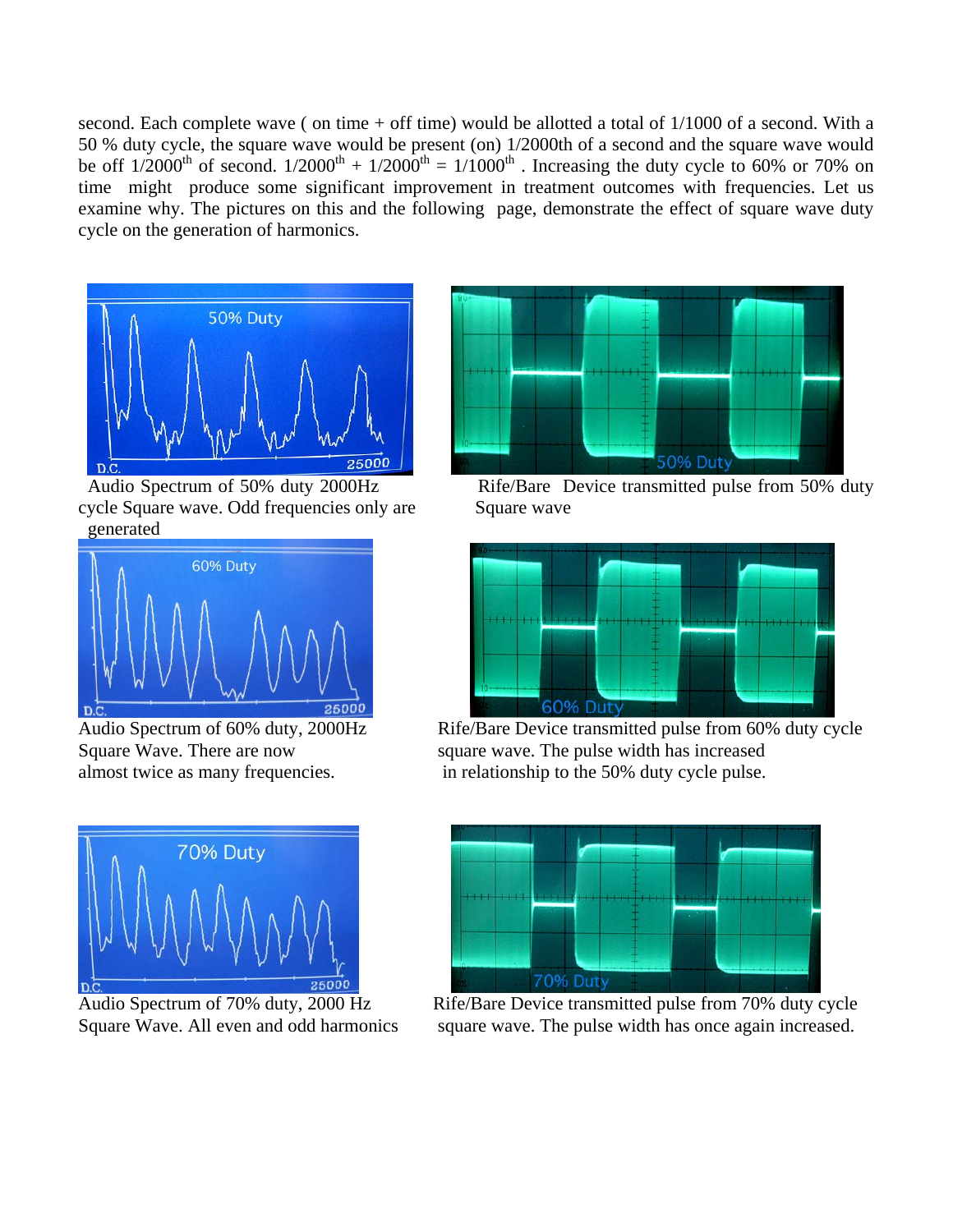

Spectrograph of 5000 Hz transmitted wave from a Rife/Bare Device at 50% Duty Cycle. Only odd harmonics are generated



Spectrograph of a 5000 Hz transmitted wave from a Rife/Bare Device at 70% Duty Cycle. Odd as well as even harmonics are generated.

Certainly one might utilize an electrode pad type device and adjust the duty cycle to create even and odd harmonics of the CRF. Not all frequency generators have adjustable duty cycles at this time. The Rife/Bare device using an OM-1 transmitter is certainly responsive to changes in duty cycle. Rife/Bare instruments with modified CB radios have traditionally not been responsive to changes in duty cycle. The OM-1 transmitter has changed this . If you have a frequency generator, check the operations manual, or check with the manufacturer to see if it is possible to increase the duty cycle beyond 50%.

There is one other way to generate even harmonics. This is by utilizing what are known as triangle waves. Triangle waves are not in usage with most frequency therapy instruments at this time. They lack the extreme harmonic generation of a square wave, but may have uses if the CRF is not too far removed from the fundamental. An arbitrary figure ( the divisor used to create the CRF ) might be no more 20 to 30. Due to their lack of harmonics, using a sub harmonic CRF , 1000 or more times from the fundamental as many of our CRF's are, would probably mean minimal effectiveness. This is purely hypothetical conjecture about triangle waves , and should be evaluated before being promoted as correct.

There is an aspect to square wave duty cycles which needs to be explored based upon existing frequency instruments and potential therapeutic effectiveness. As mentioned, as the duty cycle increases, more harmonics of the square wave are generated. An equivalent effect occurs if one decreases the duty cycle of the square wave. An 80 % duty cycle square wave will produce a near equivalent number of harmonics as that of a 20% duty cycle square wave. R/B devices, EMEM devices , and perhaps some other instruments have electrical attributes that do not interact satisfactorily with square wave duty cycles below 50%. It is unknown how effectively a contact electrode frequency devices will perform therapeutically with a duty cycle below 50%. As the duty cycle increases, the amount of energy delivered per unit of time increases, as does the number of harmonics generated. The author believes that the increase in power delivery, accompanied by an increased number and types of harmonics ( even and odd) created by duty cycles in excess of 50%, will translate into increased therapeutic effectiveness.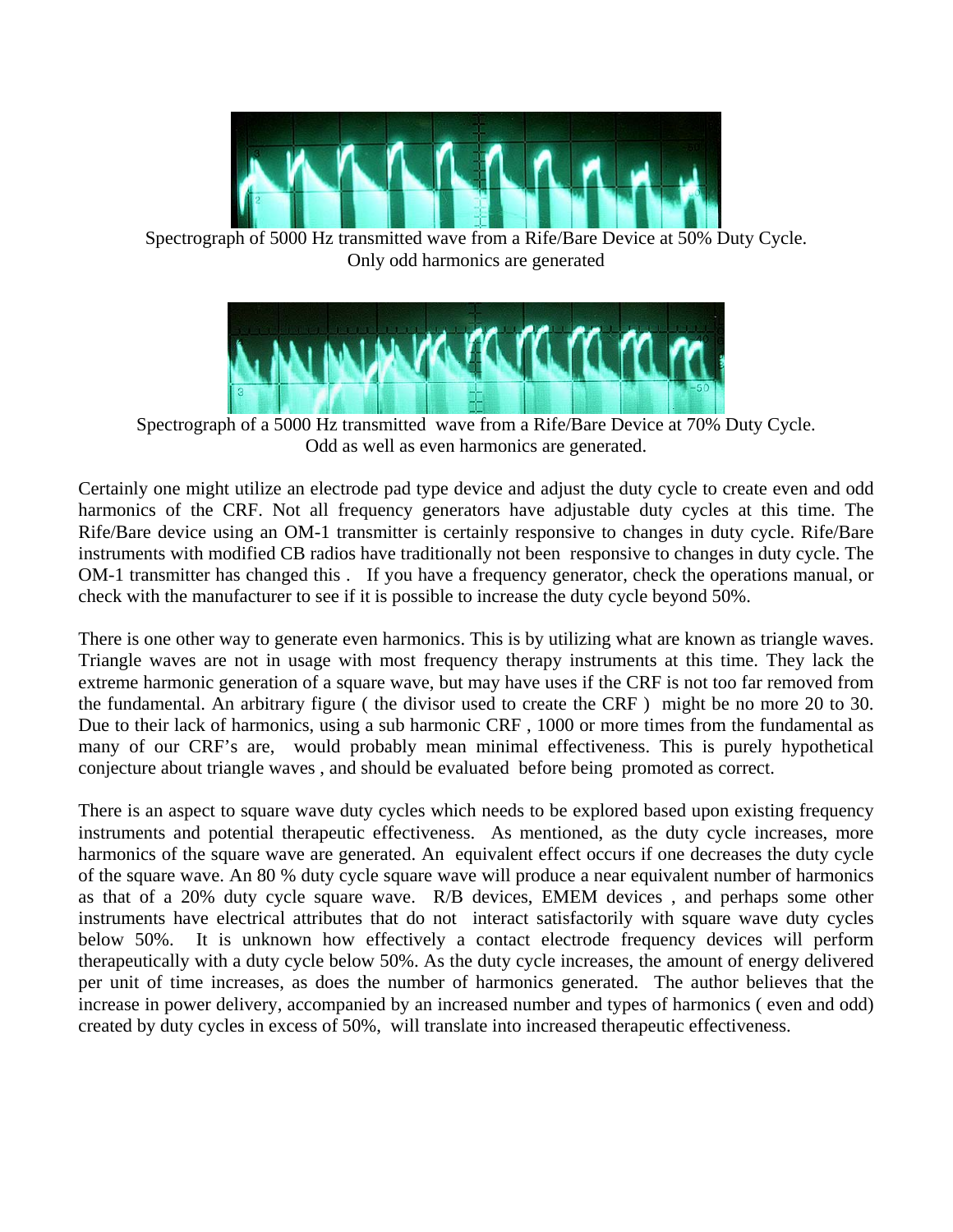## **Evaluating Existing CRF's in the CAFL**

The Consolidated Annotated Frequency List is perhaps the largest and most complete compilation of frequencies in the world. Freely available for download from **[http://www.electroherbalism.com](http://www.electroherbalism.com/)** , it is widely used as a reference for frequencies. One can use the Rule of Coordinative Resonance to evaluate frequencies listed for conditions in which the Rife Fundamental Frequencies are known. A few examples: Sarcoma Fundamental Frequency - 1483700 CAFL listings - Sarcoma - 20080, 17034,11780, 11430, 3524, 2128, 2008 Lympho Sarcoma – 482 Kaposi's Sarcoma – 249, 418, 647 To evaluate these frequencies – we must find a divisor which will create them from the Fundamental . An odd divisor preferably. 482 is a CRF 1483700/3078 = 482.03 249 is a CRF  $1483700/5958 = 249.02$ 418 is a CRF  $1483700/3549 = 418.06$ 647 is a CRF 1483700/2293= 647.05 3524 is a CRF 1483700/421.02 = 3524.06 However… 17034, 11780, 11430, and 20080 are not. A more correct frequency than 2008 is 2007.5 1483700/739.07 =2007.52

Out of this group of frequencies, only 418, 647, 3524, and 2007.5 are generated by odd divisors, and conform to the Rule of Divisors.

E. Coli Rod form Fundamental Frequencies – 317914 ( WSR), 417000( #4) CAFL – 8020, 800,683,417,318

8020 is a CRF  $417000/51.995 = 8020.00$ 417 is a CRF  $417000/1000 = 417$ 

800, 683,318 are not CRF's. If one examines 318 Hz and 683 Hz ,one finds that they were derived from Rife fundamentals but are not CRF's. 683000 Hz is the carrier frequency of the 1934 device, 317914 rounded off is 318,000 Hz. These types of frequency computations are found throughout the CAFL. This can be seen in the Sarcoma frequencies of 17034, 11780, 11430. 11430000 Hz is the purported carrier frequency for Sarcoma. 11780000 is the carrier frequency for Carcinoma, and 17034 is the WSR frequency of 17033662 rounded off. Not a one of these frequencies is a CRF, all are incorrectly derived, and all are probably ineffective .

## **The problem with ratios**

Mentioned earlier was that the divisor of the fundamental, which creates a CRF, is also a CRF. One can easily take a frequency from the CAFL and divide it into the Rife Fundamental Frequency, to determine